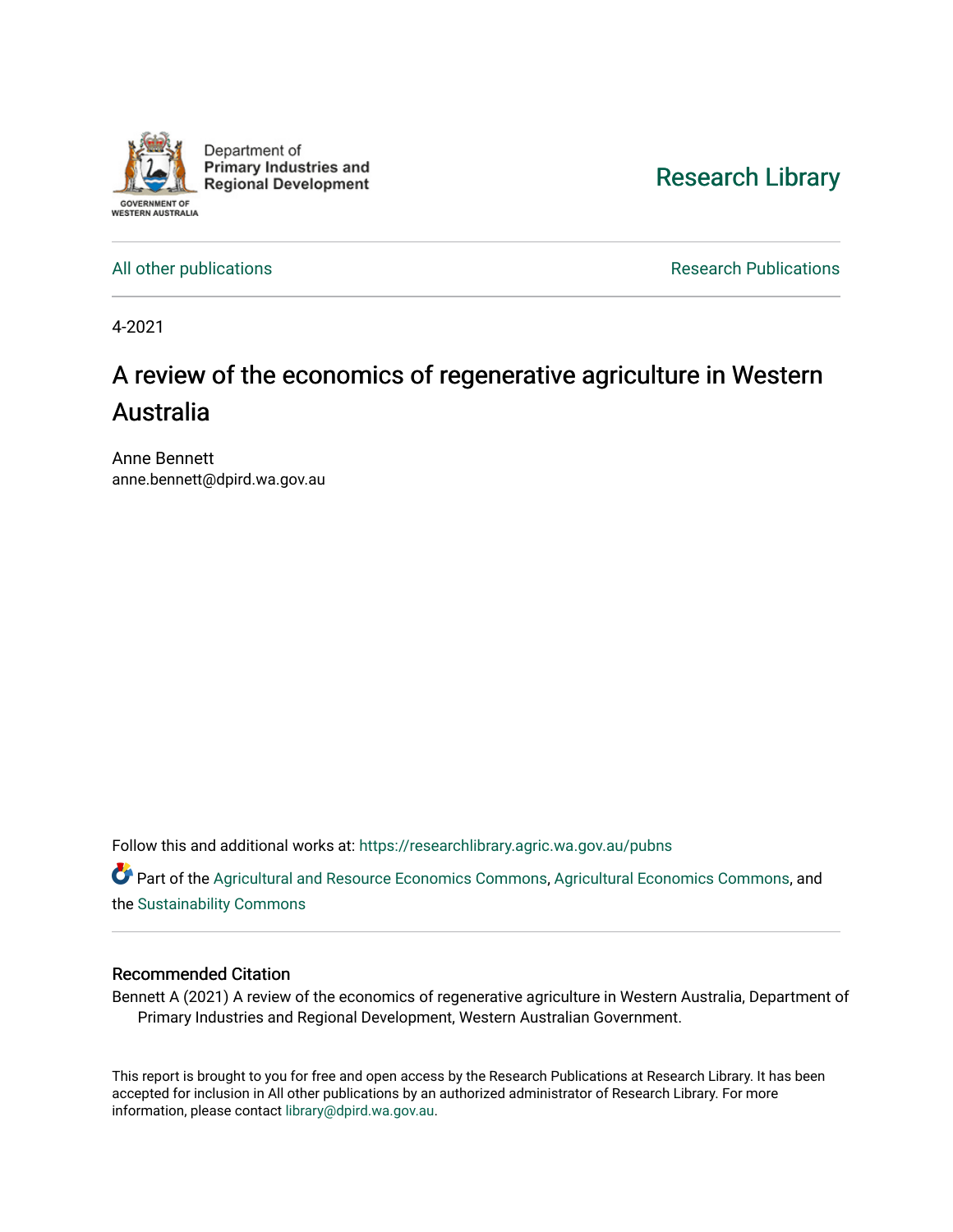

Department of **Primary Industries and Regional Development** 

We're working for<br>Western Australia.

# **A review of the economics of regenerative agriculture in Western Australia**

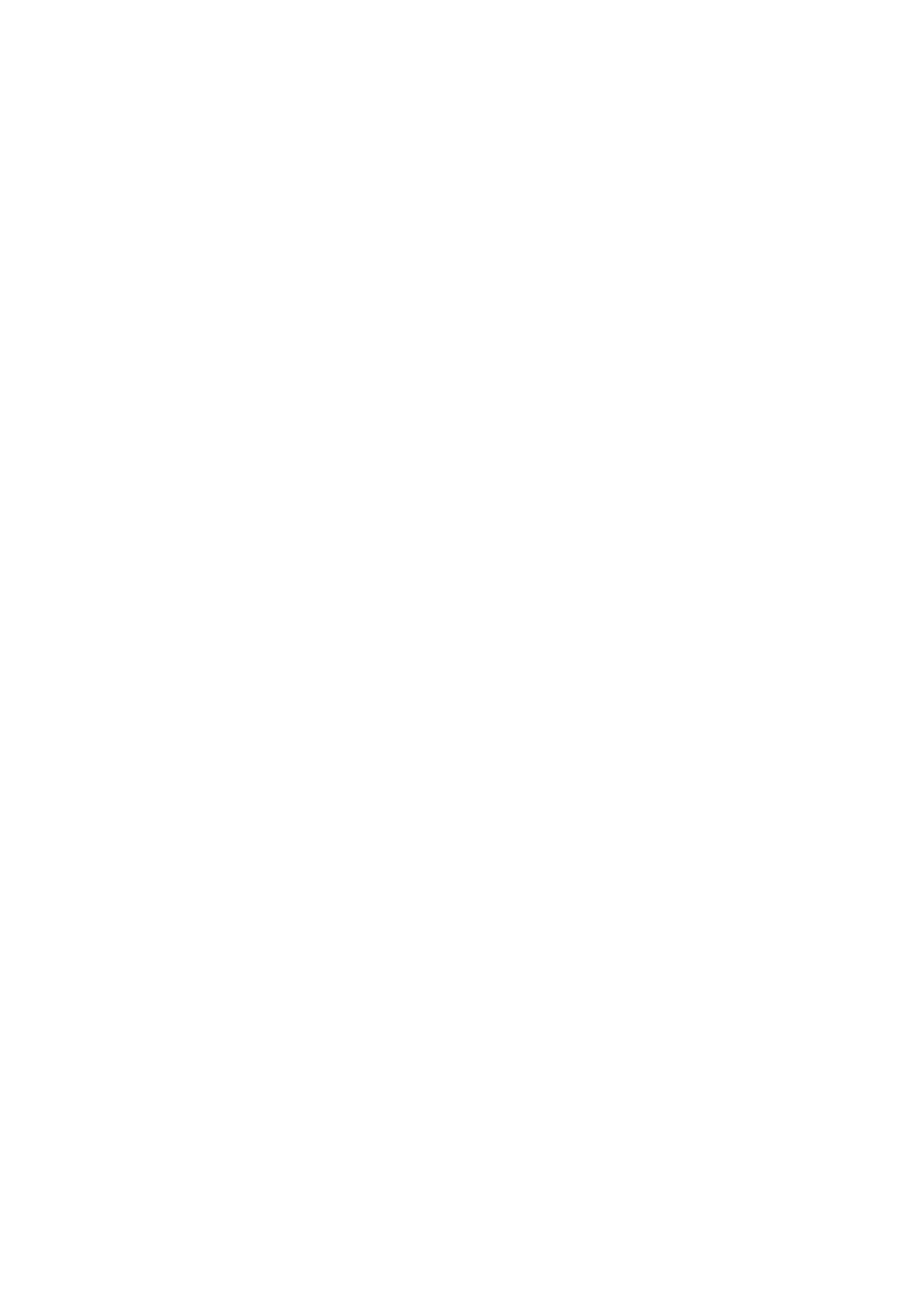# **A review of the economics of regenerative agriculture in Western Australia**

**Anne Bennett**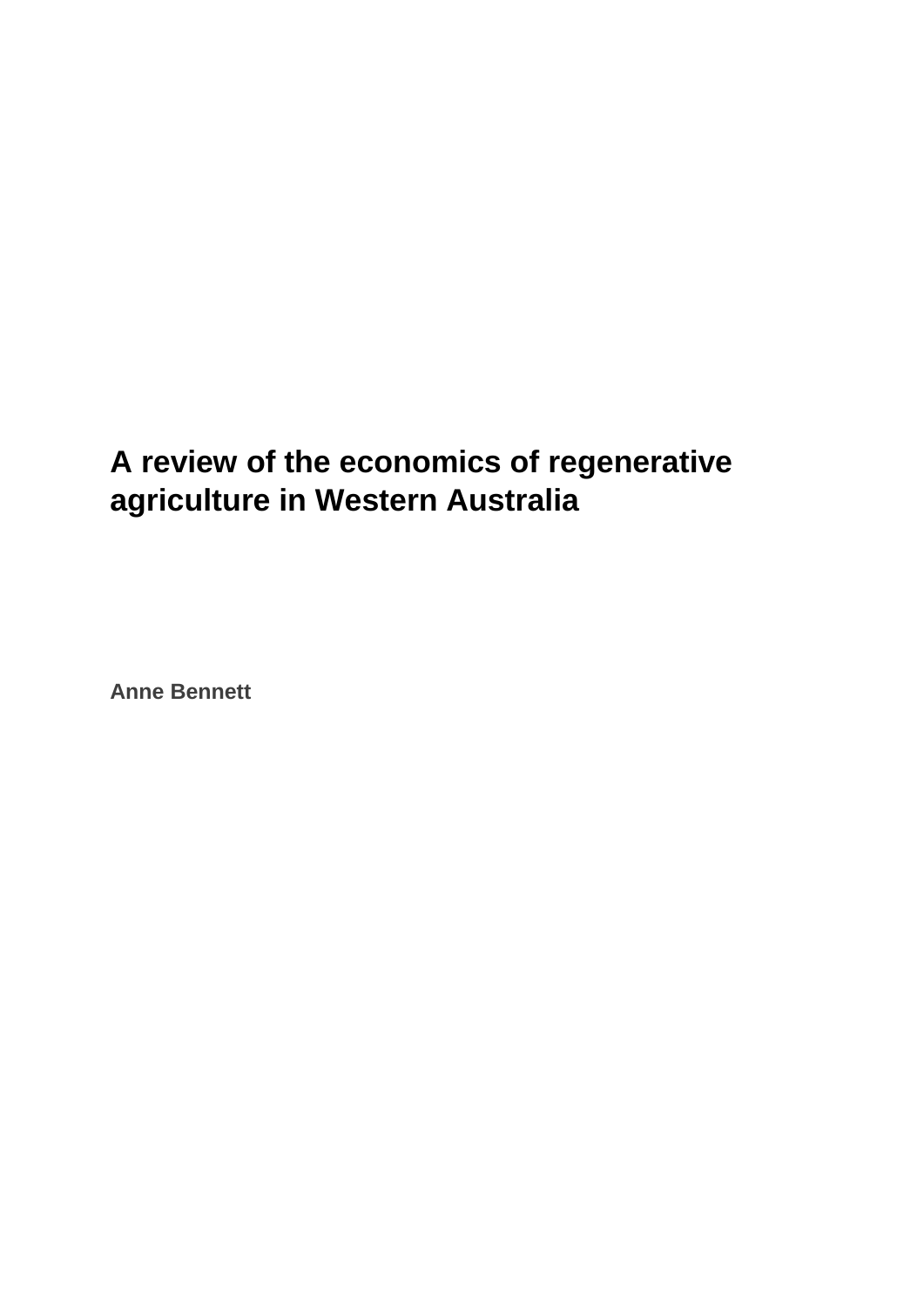© State of Western Australia (Department of Primary Industries and Regional Development) 2021

 $\odot$  $\odot$ 

Unless otherwise indicated, *A review of the economics of regenerative agriculture in Western Australia* by Department of Primary Industries and Regional Development is licensed under a [Creative Commons Attribution 4.0](https://creativecommons.org/licenses/by/4.0/) International Licence. This report is available at [dpird.wa.gov.au.](https://www.dpird.wa.gov.au/)

The Creative Commons licence does not apply to the State Crest or logos of organisations.

**Recommended reference**

Bennett A (2021) *A review of the economics of regenerative agriculture in Western Australia*, Department of Primary Industries and Regional Development, Western Australian Government.

**Disclaimer**

The Chief Executive Officer of the Department of Primary Industries and Regional Development, and the State of Western Australia accept no liability whatsoever by reason of negligence or otherwise arising from the use or release of this information or any part of it.

Copies of this document are available in alternative formats upon request.

Department of Primary Industries and Regional Development 3 Baron-Hay Court, South Perth WA 6151 Telephone: +61 (0)8 9368 3333 Email: [enquiries@dpird.wa.gov.au](mailto:enquiries@dpird.wa.gov.au) Website: [dpird.wa.gov.au](http://www.dpird.wa.gov.au/)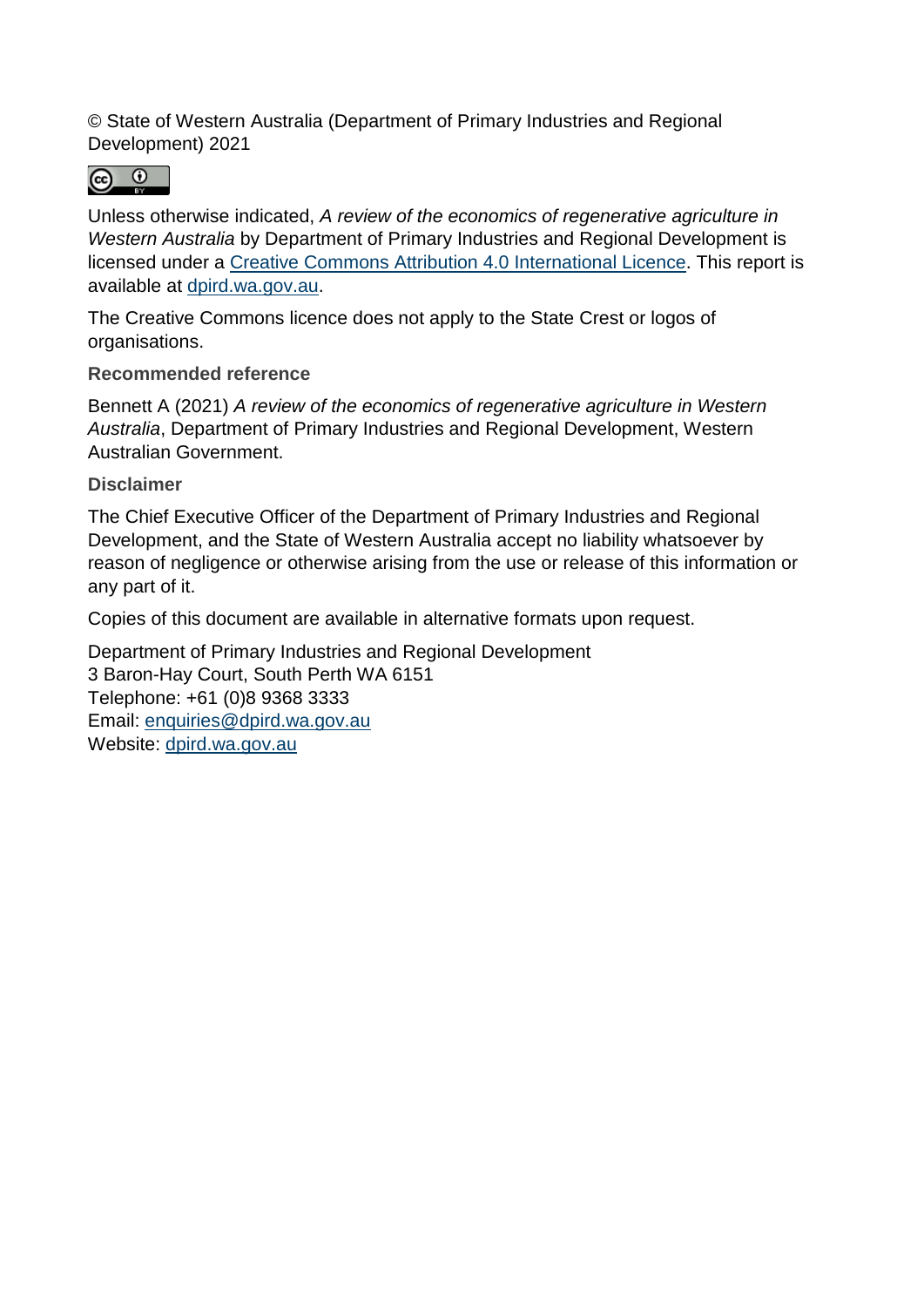# **Contents**

| 1            |                                                          |  |  |  |  |  |
|--------------|----------------------------------------------------------|--|--|--|--|--|
| $\mathbf{2}$ |                                                          |  |  |  |  |  |
| $\mathbf{3}$ |                                                          |  |  |  |  |  |
|              | 31                                                       |  |  |  |  |  |
|              | 3.2                                                      |  |  |  |  |  |
|              |                                                          |  |  |  |  |  |
| 4            |                                                          |  |  |  |  |  |
| 5            |                                                          |  |  |  |  |  |
| 6            | Transitional economic studies on specific forms of RA 12 |  |  |  |  |  |
| 7            |                                                          |  |  |  |  |  |
| 8            |                                                          |  |  |  |  |  |
|              |                                                          |  |  |  |  |  |
|              |                                                          |  |  |  |  |  |

# **Acknowledgements**

Thanks to Jamie Bowyer, Janet Conte, David Ferris, David Pannell, Ross Kingwell and Graeme McConnell for their review and feedback, and to Angela Rogerson for editing this paper.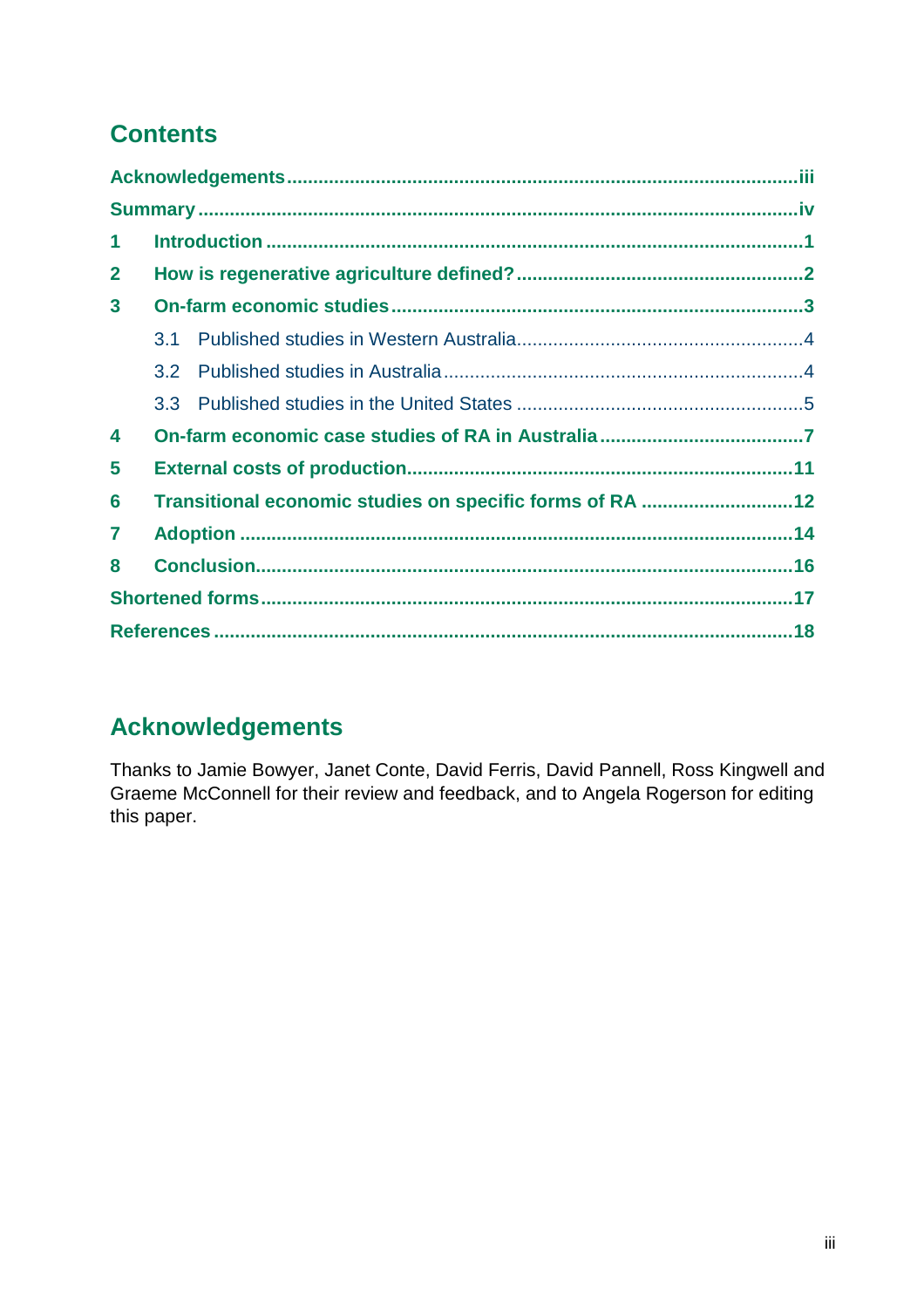# **Summary**

- There is no published work detailing the economics of regenerative agriculture in Western Australia.
- Of the work completed in other jurisdictions and nations captured in this review, the profitability of regenerative agriculture compared with conventional agriculture was variable, although generally lower.
- The loss of income associated with the transition from conventional agriculture to regenerative agriculture is a significant barrier to adoption, although it is enterprisesensitive.
- Farmers who are operating regenerative agriculture systems self-report higher levels of wellbeing.
- Conventional agriculture and regenerative agriculture are overlapping approaches.
- The literature presented in this review is mostly based on small samples, case studies or models. There are hazards in extrapolating this information to represent regenerative agriculture performance more generally.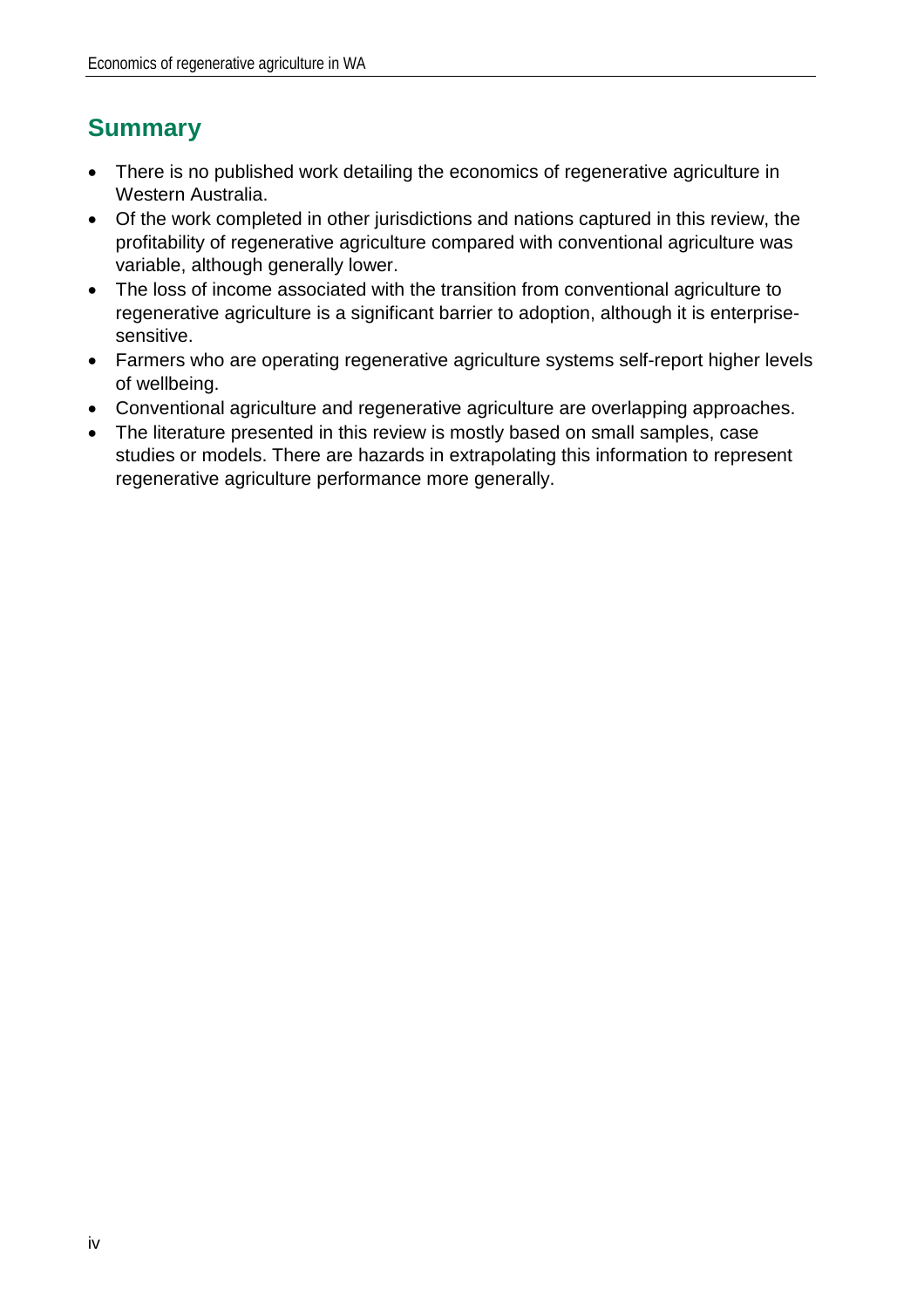### **1 Introduction**

Regenerative agriculture (RA) is a term that has arisen internationally in the past few decades. It has received significant attention in Australia in the last 5 to 10 years and there is increasing interest in the economic performance of RA systems in Western Australia (WA).

RA is one of many agricultural approaches practised within WA. Others include conventional agriculture (CvnA), natural sequence farming, organic agriculture, biodynamic agriculture, conservation agriculture and low-input agriculture.

It is argued that the difference between RA and CvnA is mainly in philosophy (Tweeten 1990) because both systems have common factors. RA farmers place an emphasis on conserving the natural resources, minimising the use of synthetic chemicals, reducing the 'leakiness' – loss of nutrients, soil and water from the farm boundary – of a farm (Tweeten 1990), and incorporating biodiversity into production systems and areas of native vegetation (Pearson 2007). An RA farmer attempts to internalise the off-site costs of agricultural production (Pearson 2007).

CvnA in Australia also emphasises conservation of natural resources. However, its approach tends to use a high level of inputs including fertilisers, pesticides and herbicides (Gosnell et al. 2019), although it incorporates many practices considered to be regenerative. Many of the practices promoted and used by RA farmers – such as crop rotations, integration of livestock and crops, conservative use of synthetic inputs, and conservation of soil and water – were developed as a part of CvnA (Tweeten 1990). The synergies in practices demonstrate the overlapping nature of CvnA and RA approaches.

This paper reviews published papers that specifically reference the on-farm economic performance of RA. However, RA's short prominence in Australia and its broad definition have resulted in few contemporary peer-reviewed papers. Consequently, papers published in Australia were used where possible, and were supplemented with international studies where needed.

This paper is part of a group of work being undertaken by the Department of Primary Industries and Regional Development (DPIRD) investigating RA in WA. Other work includes the marketing of RA, investigating the science of RA, case studies of practicing RA properties in WA, and whole farm nutrient mapping.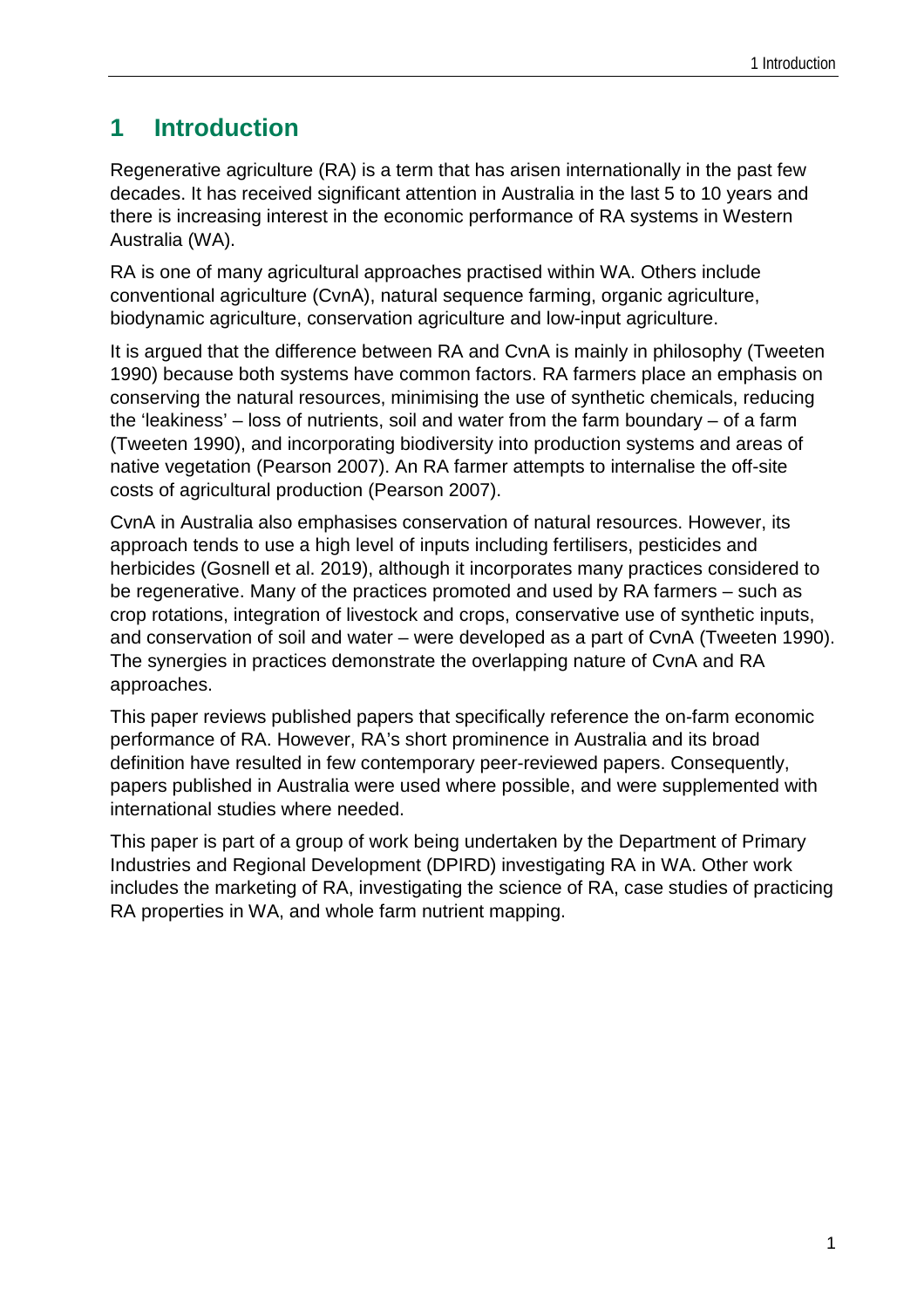## **2 How is regenerative agriculture defined?**

RA is an approach to farming that uses natural systems to increase biological activity, sequester carbon, rejuvenate soil health, improve nutrient cycling, restore landscape function and produce food and fibre, while aiming to maintain or improve farm profitability. RA can occur across all agricultural endeavours, but has had most traction in agricultural and pastoral production.

How RA looks on-farm is different between farms. The approach is guided by a series of principles:

- growing plants for as much of the year as possible
- minimising soil disturbance
- keeping the soil covered
- diversifying the plants, animals and soil microbiota
- integrating animals into farming systems
- reducing or eliminating synthetic chemicals.

Proponents of the approach use a wide range of practices that integrate biological and ecological systems to drive production and restore landscape function. The broad aim is to take advantage of natural processes such as:

- capturing soil carbon through photosynthesis
- establishing healthier and more-diverse symbiotic relationships between soil microbiota, plants and animals
- using biological systems to increase water-holding capacity through improved soil structure
- integrating herbivores and their planned impact on plant and soil diversity.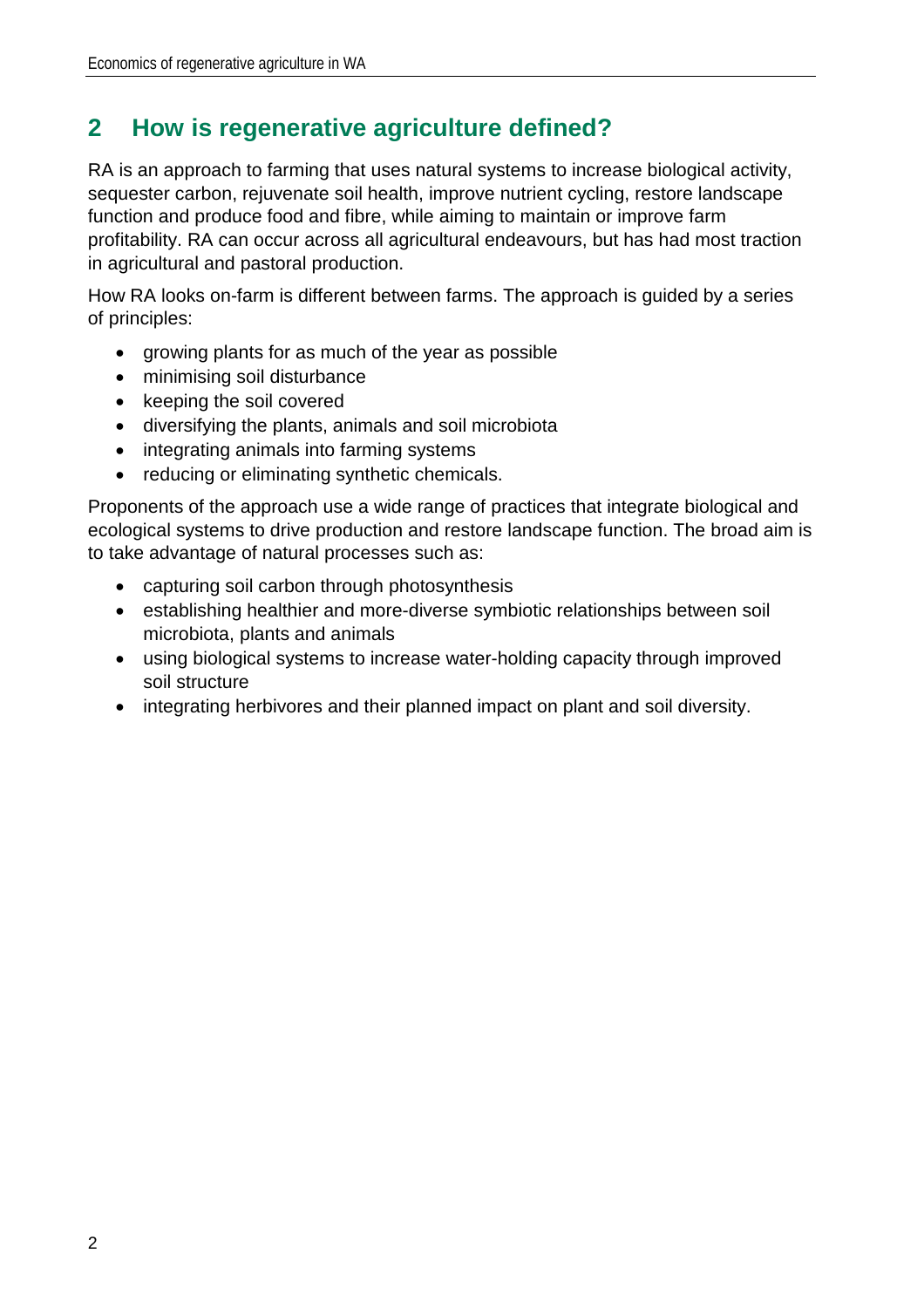### **3 On-farm economic studies**

Proponents of RA suggest that RA systems can be profitable and that consumers are increasingly seeking RA food, with premium markets emerging for produce from lowinput farming systems (Pearson 2007). However, if farmers are receiving premiums (not covered in this review), the price received and consequently farm performance will be influenced by the volume of produce in the market, which is determined by on-farm production and the adoption of RA farming across the farming community.

As with any diversion from current predominant practice, there can be challenges as well as opportunities. For instance, RA systems are generally more labour intensive, creating the opportunity to reinvigorate rural communities, but at the same time increasing the costs of production (Pearson 2007). RA systems also aim to internalise and minimise many of the external costs of production by focusing on minimising leakage from the system (Pearson 2007), which can increase the costs of production or reduce yields.

Additionally, through its focus on improving soil health, RA systems seek to minimise or reverse on-farm soil constraints. This is also a priority for CvnA farmers. Examples of on-farm soil constraints include soil erosion, salinity and acidification, all of which can reduce yield (Wade et al. 2008). DPIRD (n.d.) has estimated the annual on-farm opportunity costs (forgone income) of soil constraints in the agricultural areas of the south-west of WA for 2009–10 to 2013–14 and 2014–15 to 2018–19. Subsoil acidity has the single greatest opportunity cost [\(Table 1\)](#page-9-0). For comparison, the average Gross Value of Agricultural Production in WA between 2010 and 2014 was \$6,726 million, and between 2015 and 2019 was \$8,884 million (ABS 2020).

| <b>Soil constraint</b>    | <b>Estimated annual opportunity</b><br>costs 2009-10 to 2013-14 | <b>Estimated annual opportunity</b><br>costs 2014-15 to 2018-19 |
|---------------------------|-----------------------------------------------------------------|-----------------------------------------------------------------|
| Subsoil acidity           | \$1,507m                                                        | \$1,718m                                                        |
| Sodicity                  | \$577m                                                          | \$744m                                                          |
| Soil salinity             | \$519m                                                          | \$686m                                                          |
| Subsoil compaction        | \$517m                                                          | \$656m                                                          |
| Water repellence          | \$362m                                                          | \$461m                                                          |
| <b>Transient salinity</b> | \$91m                                                           | \$97m                                                           |
| Wind erosion              | \$50m                                                           | \$62m                                                           |
| Waterlogging & inundation | \$35m                                                           | \$46m                                                           |
| Water erosion             | \$3m                                                            | \$3m                                                            |

<span id="page-9-0"></span>Table 1 Estimated annual opportunity costs of soil constraints in the agricultural areas of south-west WA

 $m =$  million

Note: These costs cannot be added together because many of the hazards can interact and occur together. The opportunity costs are maximums and the methodology assumes each constraint is the only one present. For instance, if acidity is already pruning the roots then compaction will have a minimal further effect on yield.

Source: DPIRD (n.d.)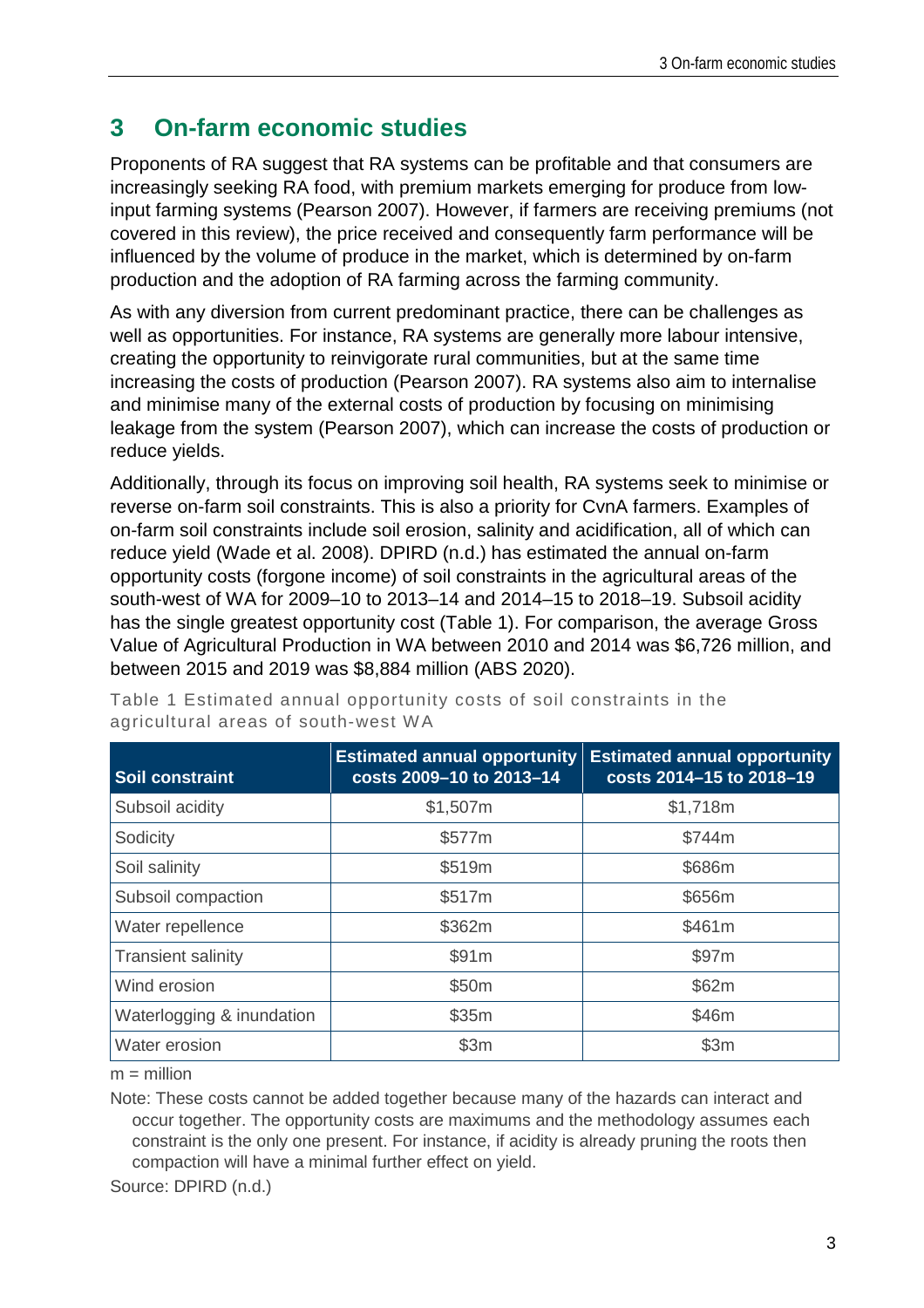Agriculture can play a significant role in preserving and improving biodiversity in Australia. Currently, land managers and farmers are making a significant contribution of time and money to deliver these outcomes. However, climate change is affecting biodiversity and natural capital assets at the same time as affecting farm incomes, potentially compromising the capacity for farmers to invest in environmental projects (McRobert et al. 2020). RA may be one approach to maintain or improve natural capital into the future.

Following is a list of papers reviewing the financial performance of RA. The papers that are of most value are those focusing on farmers who are long-term adopters of RA to ensure the costs of transition do not obfuscate the steady-state financial performance.

The potential financial performance of a property is influenced by the quality of its natural resources, including the soil type mix, location and climate. The usefulness of financial benchmark comparisons is determined by the area the benchmark encompasses and how closely this reflects the study farm.

#### **3.1 Published studies in Western Australia**

In WA, a small number of farmers have been using RA for decades (J Bowyer [DPIRD], personal communication, 7 July 2020). Recently, Planfarm, an agricultural consultancy firm in WA, undertook a cursory review of the farmers in their client list who fit the definition of RA outlined earlier. They had less than 10 RA farmers, but noted that more farmers had tried to adopt RA, but they had moved away or exited farming within the transition period. Primary observations by G McConnell (Planfarm, personal communication, 14 July 2020) of their RA clients were they:

- had lower crop yields
- mostly had lower productivity
- had better operating efficiency than CvnA because costs were lower (better operating efficiency = lower costs as a percentage of income)
- had varied return on capital, with some performing well and others performing poorly.

The low number of RA farmers in WA observed by J Bowyer and G McConnell suggests that most farmers in WA are yet to be convinced they can adopt RA and remain financially sustainable.

#### **3.2 Published studies in Australia**

The following studies are listed in alphabetical order of authors. No critical assessment of the studies was made. Note that there is limited validity in extrapolating economics results from one region to another.

**Francis J (2019)** *[Regenerative agriculture –](https://www.agrista.com.au/publications-and-tools) quantifying the cost***, Holmes Sackett, accessed 28 May 2020.**

This work was completed in response to Ogilvy et al. (2018). Holmes Sackett used their figures to compare the profitability of RA systems to CvnA systems. Both systems were found to be profitable, with a return on assets managed (ROAM) of 1.66% (RA) and 4.22% (CvnA). The difference in ROAM between the 2 systems over a 10-year period equalled \$2.46 million per farm in favour of CvnA. This work was criticised because the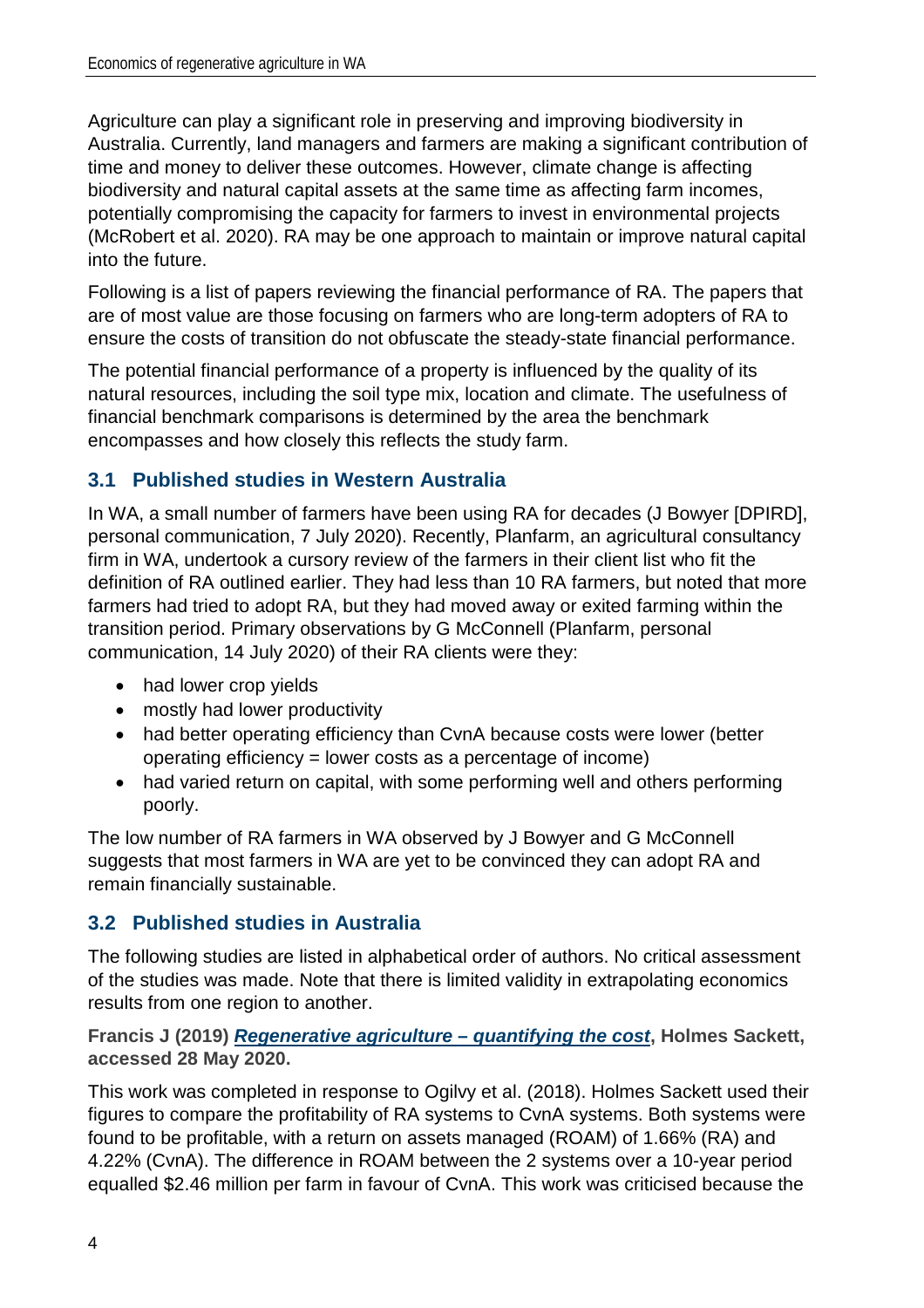properties selected did not allow for like-to-like comparisons of RA and CvnA farms because of differences in location, soil type and climate.

**Ogilvy S, Gardner M, Mallawaarachichi T, Schirmer J, Brown K and Heagney E (2018)** *[NESP-EP: Farm profitability and biodiversity project final report](https://pureadvantage.org/wp-content/uploads/2018/11/NESP-EP-Farm-profitability-and-biodiversity-final-report.pdf)* **[PDF 3.9 [MB\],](https://pureadvantage.org/wp-content/uploads/2018/11/NESP-EP-Farm-profitability-and-biodiversity-final-report.pdf) Canberra Australia.** 

The National Environmental Science Program – Emerging Priorities program compared 16 RA farm finances to industry benchmark data. Using earnings before interest and tax per dry sheep equivalent (EBIT/DSE) for comparison, RA farms were profitable. Losses experienced in poor years were less dramatic, but the profits in good years were not as high. Over a 10-year period, the average EBIT/DSE for the RA farms was below the industry benchmark for wool flocks, but above the average for beef herds.

The RA farmers reported higher levels of personal wellbeing, satisfaction with life and higher levels of feeling life is worthwhile. As part of the study, RA farmers were asked a set of questions identical to the Regional Wellbeing Study (RWS) that surveys 13,000 Australians annually. The RA farmer responses were compared with samples of the 4,000 farmers from the RWS. The questions asked how they would describe their average farm business performance. Sixty-four per cent of RA farmers, and only 32% of CvnA farmers, reported making a moderate to large profit. However, 21% of RA farmers, compared with 14% of CvnA farmers, reported their farm was under a lot of financial stress. Note that self-reporting on financial measures, such as profitability, is based on the participant's expectations, and does not give a comparative measure of profits between RA and CvnA. However, it does suggest that RA farmers generally have a higher level of satisfaction with profits.

Francis (2019) and others criticised this work, saying that EBIT/DSE was not an adequate measure for providing insight into the profitability of the farm. For instance, an increase in \$/DSE could be driven by a decrease in the number of animals. Other, more-robust financial metrics would provide a more-sound insight into the profitability of RA. Criticism was also made about the report being released prior to formal peerreview.

#### **3.3 Published studies in the United States**

The following studies outline the experience of a group of farms. No critical assessment of the studies was made. Note that there is very limited validity in extrapolating economics results from international studies to the WA experience.

**LaCanne CE and Lundgren JG (2018) 'Regenerative agriculture: merging farming and natural resource conservation profitably',** *PeerJ***, 6:e4428, doi:10.7717/peerj.4428.**

A study from the US in 2017 investigated the profitability of RA corn and CvnA corn. They found RA growers had a 29% lower yield, but 78% higher profits than CvnA. The higher profits were due to reduced input costs and higher prices. There was positive correlation between profit and particulate organic matter of the soil rather than yield.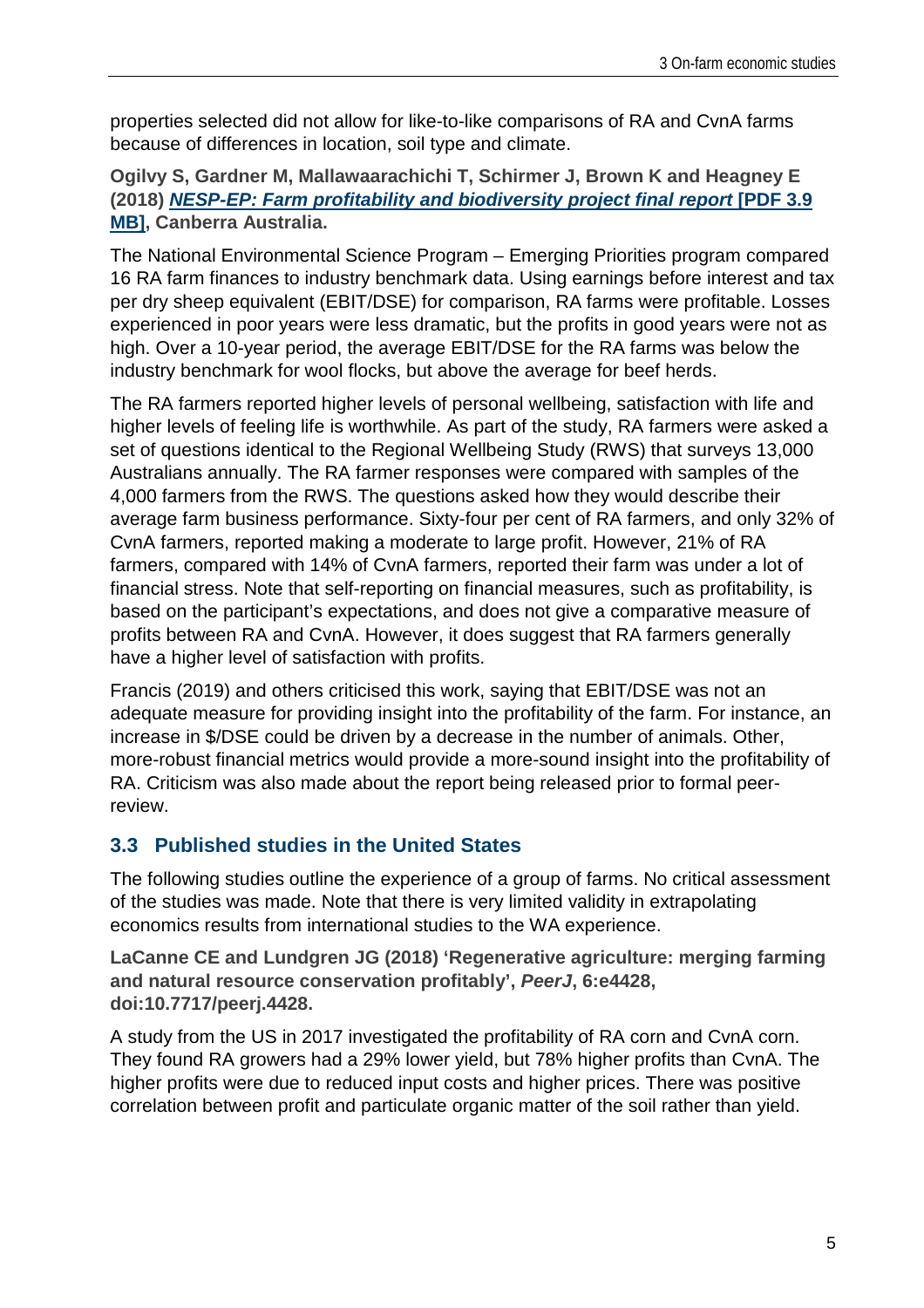**Taylor DC and Dobbs TL (1988) ['South Dakota's sustainable agriculture farmers'](http://openprairie.sdstate.edu/econ_comm/260),**  *Economics Commentator***, Paper 260, South Dakota State University.** 

Of the 32 RA farmers surveyed in a South Dakota (US) study, two-thirds considered RA to be more profitable than CvnA farming. Reasons given were lower input costs and improved market prices for RA produce, as well as lower production and price risk.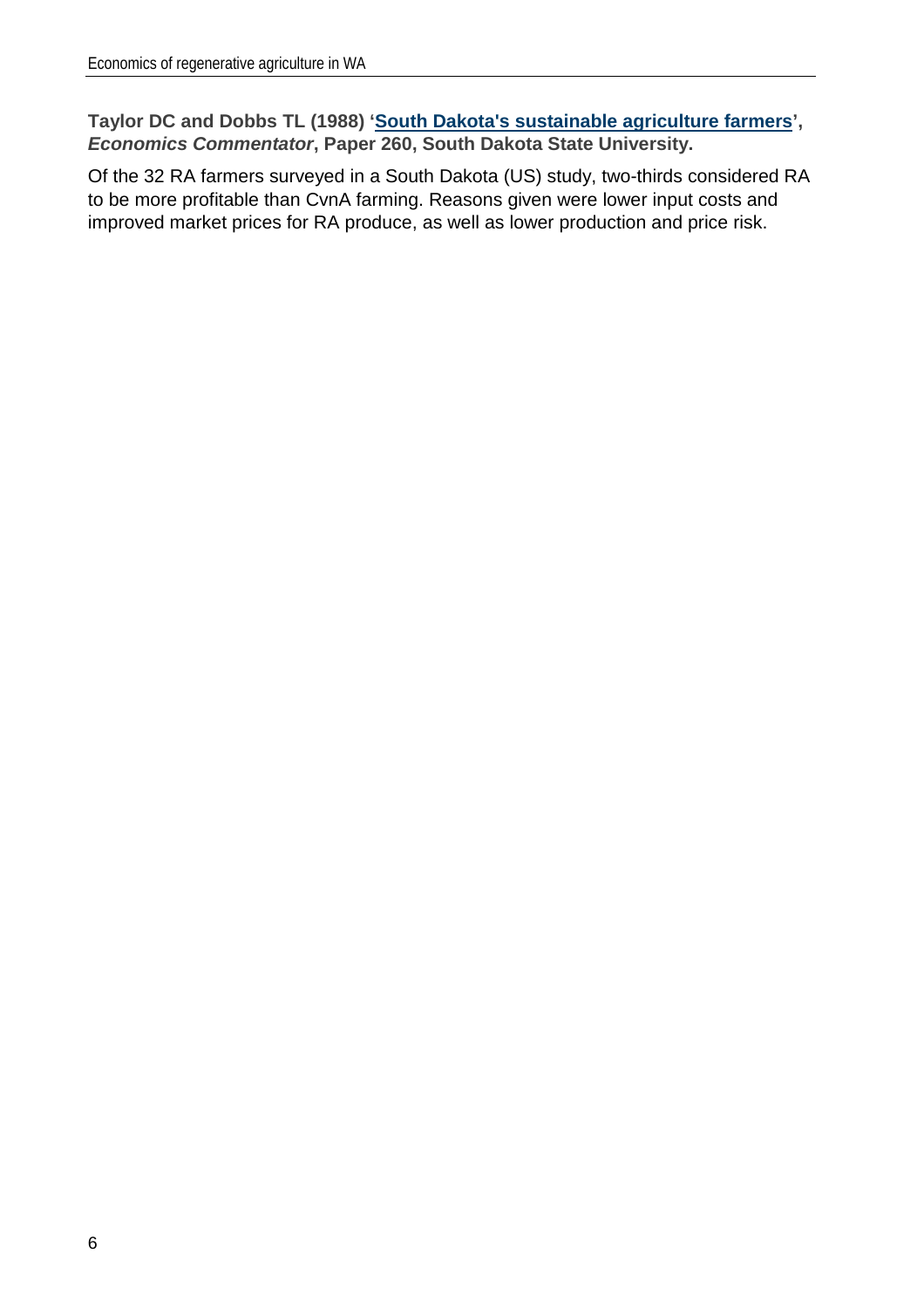### **4 On-farm economic case studies of RA in Australia**

These case studies outline the experience of single farms. Comparison of with versus without can be useful when exploring case studies. However, for many of these case studies, it was difficult to find the economic evidence comparing before RA with after RA, often because of the significant period of time since the farmers adopted RA.

Note that while comparing RA to CvnA benchmarks is useful, the potential financial performance of a property is influenced by farm management practices and the quality of its natural resources, including soil type mix, location and climate. The area the benchmark encompasses and how closely this reflects the case study farm will determine the usefulness of the benchmark as a comparison.

The following Soils for Life case studies and Perth NRM webinar are listed in alphabetical order of author. Soils for Life is a not-for-profit organisation aiming to maximise the adoption of RA and has undertaken many case studies since 2011. Consequently, these studies cannot be considered independent.

Only those case studies most relevant to WA are discussed in detail. No critical assessment of the case studies was made, and these case studies were not peerreviewed.

The case studies give all data as indexed figures – indexed to the first year of analysis for the benchmarked farm to ensure confidentiality – and are not on-farm figures.

**Perth NRM (23 June 2020) 'Nick Kelly – [operating a regen farm \[webinar\]'](https://www.youtube.com/watch?v=lWgofG9SZVI&feature=youtu.be),** *Perth NRM***, YouTube, accessed 1 July 2020.**

Nick Kelly outlines the costs of production on his property at around \$5 per hectare (\$/ha) for fertiliser and around \$5/ha for fuel, and he sells all his grain for over \$500 per tonne. He states the business is based on relationships with customers who are seeking RA products. With a number of buyers interested in his products, he says they are becoming price setters rather than price takers. However, further context around these numbers is needed before any meaningful conclusion can be drawn.

**RSM (2020a)** *[Fairhalt case study: economics report](https://soilsforlife.org.au/garry-kadwell-fairhalt/)***, report to Soils for Life, accessed 26 May 2020.**

The 300 ha case study farm is near Crookwell, New South Wales (NSW). It is part of a larger parcel of properties managed together and covering 690 ha, however, the case study focused on Fairhalt. On average, the property produces 2000 tonnes of seed and gourmet potatoes each year, contributing 66% of revenue; stocks on average 1,800 prime fat lambs, contributing 21% of revenue; produces hay and fodder, contributing 11% of revenue; and grows wool, contributing the remaining 2% of revenue.

Productivity of the potato production is compared with benchmark data from ABARES' Vegetable Growers Farm Surveys Report for a vegetable grower in NSW and shows on-farm yields are higher than the average. However, the Vegetable Growers Farm Surveys data includes all vegetable growers, with potato growers making up only 42% of the total. Consequently, the validity of the benchmark data as a comparator for the potato growing part of the business is questionable.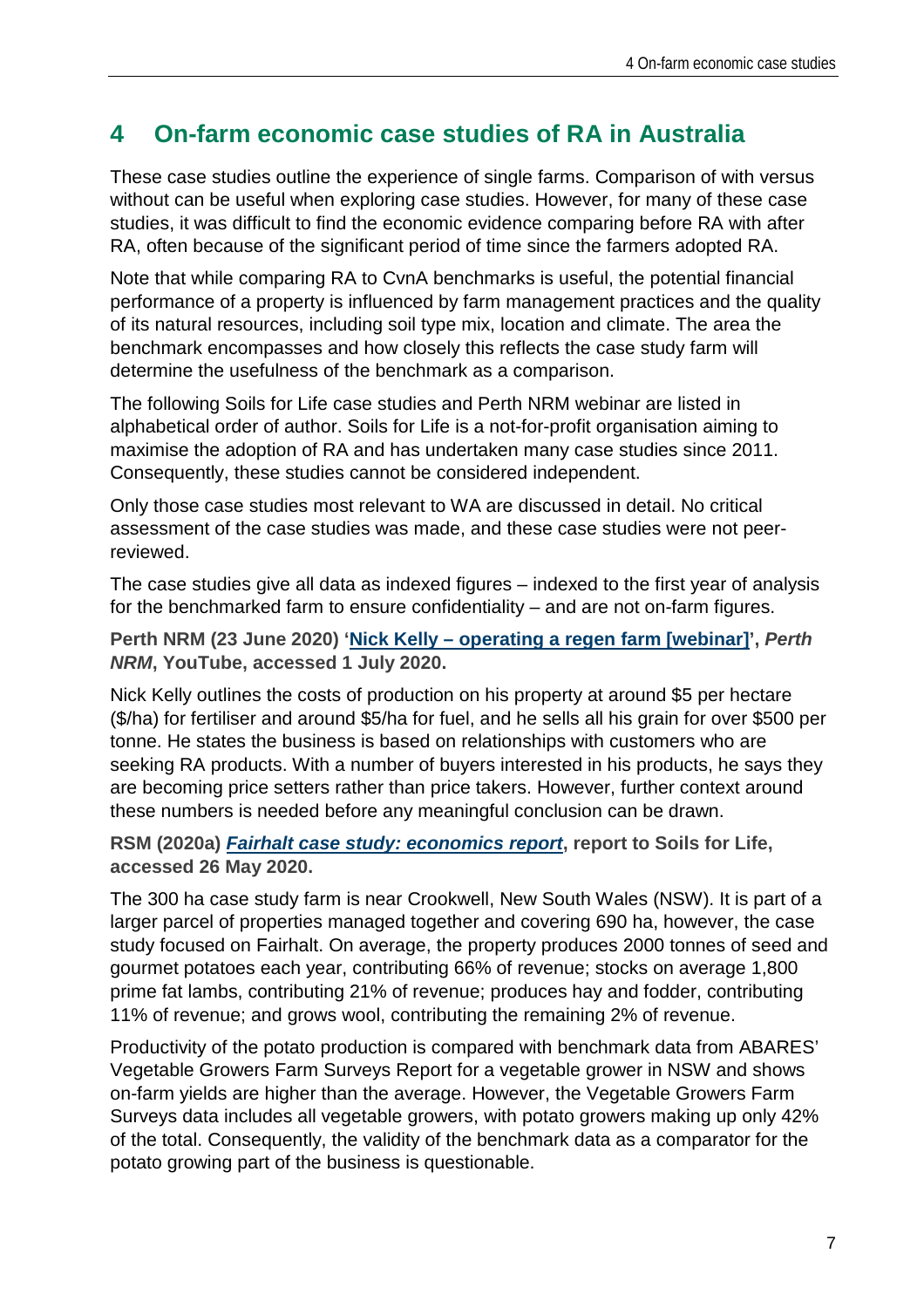This data is also used as the 'average farm' for other areas of comparison. Given the difference in enterprise mix of the case study farm and the 'average farm', the comparison of data is not discussed because of its limited validity.

ABARES' AgSurf data is used as a benchmark for comparing the prime lamb component of the business. It is not clear which subarea from the AgSurf data is used as a benchmark. However, from 2010 to 2014, the property's gross margin in lamb sales outperformed the average benchmarked farm in 4 out of 5 years. From 2015 to 2018, the property had a similar or lower gross margin than the average farm. The property consistently sells the same number of lambs each year. The drivers of the changes in gross margin were due to changes in lamb and input prices.

Pasture expenses for the property were significantly less than the AgSurf NSW or Australian farm average. Synthetic fertilisers have not been used on the property since 1998. Instead, organic compost has been used and this has dramatically reduced input costs.

**RSM (2020b)** *[Salisbury case study: economic report](https://soilsforlife.org.au/salisbury-rehabilitating-the-scalds/)***, report to Soils for Life, accessed 26 May 2020.**

The case study farm is 20,000 ha and located in the Marra region of NSW. It is a selfreplacing merino flock enterprise that, on average, stocks 5,000 ewes and 2,500 ewe lambs each year. Since 1977, the owners have implemented RA systems. Livestock sales contribute 58% of income and wool contributes 42%. The sheep gross margin per hectare per 100 mm rainfall exceeded the average farm every year on the presented data from 2009 to 2017. In 2011 to 2015, the farm had a period of low rainfall, and in response, more animals were sold. In 2009 to 2017, the farm outperformed the average NSW farm (Meat and Livestock Australia [MLA] industry benchmarks) with respect to wool income per hectare.

The farm business profit was maintained above average during the periods of low rainfall between 2011 and 2015. Profit was reduced in 2016 because of reduced wool sales, and in 2017, it was reduced because of increased property improvements.

The benchmark data used was for a specialist sheep enterprise in the pastoral zone, from the MLA farm survey reports. The validity of this benchmark data as a comparator for this property is not known.

**RSM (2019) 'Glenelg case study: economic report' in Soils for Life** *[The Glenelg](https://soilsforlife.org.au/the-glenelg-story/)  [story,](https://soilsforlife.org.au/the-glenelg-story/)* **Soils for Life, accessed 28 May 2020.**

MLA farm surveys provided the benchmark data used in this case study. The property financial data was indexed to the benchmark data to retain confidentiality for the case study farm. The benchmark data used was for a specialist sheep producer with a flock size of 2,500 to 5,000. The area encompassed by the benchmark data is not provided. The validity of this benchmark data as a comparator for this property is not known.

The case study farm is 4,000 ha and located near Mungallala, Queensland. It is a grazing enterprise with around 4,100 sheep, 180 breeding cattle and 60–100 feral goats. The most significant RA practice on this farm is conservative stocking, which resulted in a consistent income even during poorer rainfall years. The introduction of an exclusion fence to keep out pests dramatically reduced the mortality rate, although it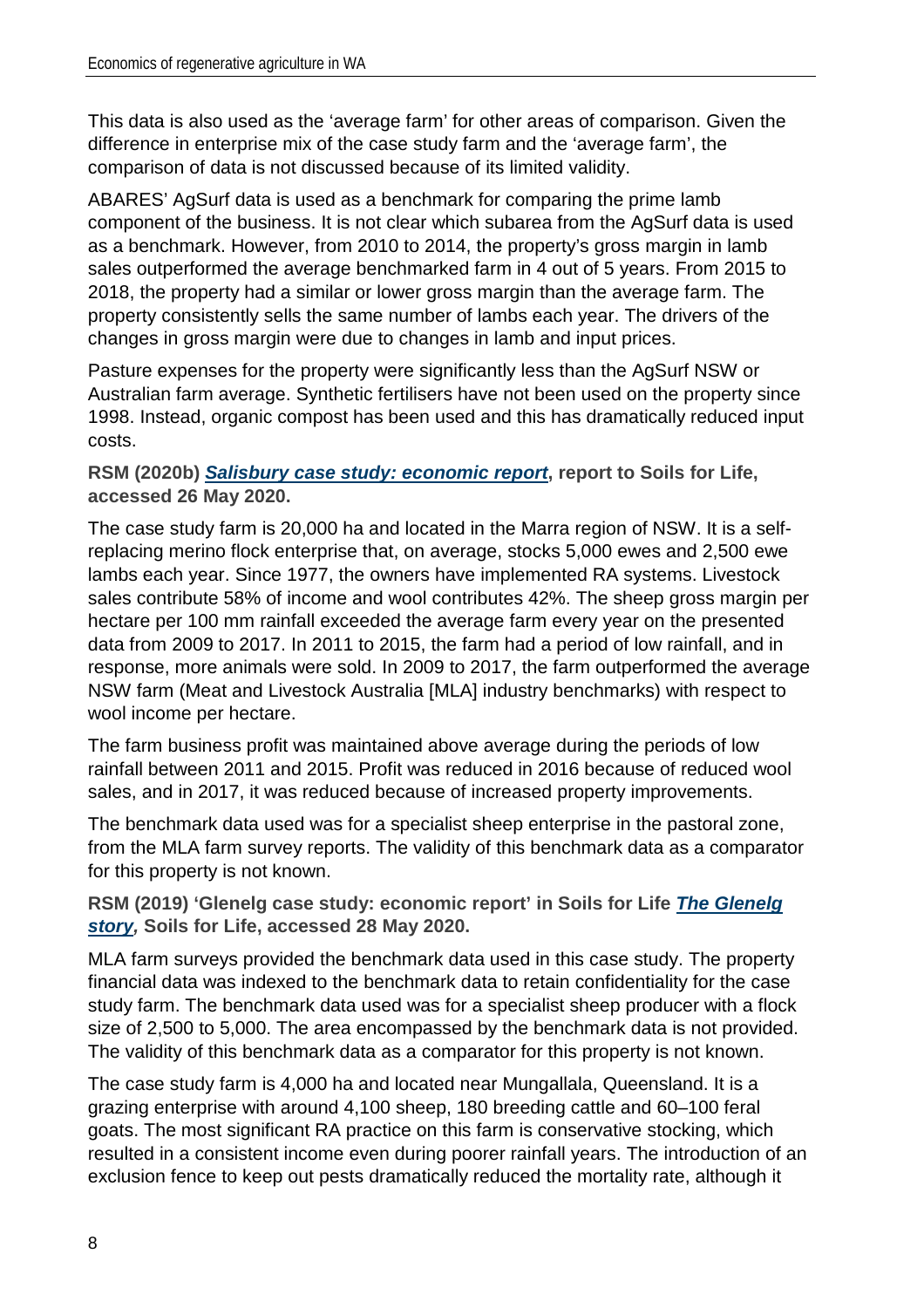also reduced profitability in 2017 and 2018 because of increased depreciation costs. The farm generally has higher profits than the MLA industry benchmark because the lower costs and improved productivity result in greater income.

**Other Soils for Life case studies undertaken in 2018–20**

Other case studies which reference the economics are summarised in [Table 2;](#page-15-0) however, these are considered less relevant to WA.

<span id="page-15-0"></span>Table 2 Summary of other Soils for Life case studies which reference economic performance

| <b>Farm name</b> | <b>Farm size and</b><br><b>location</b>                                                   | <b>Enterprise</b>                                               | <b>Major findings</b>                                                                                                                                                                             |
|------------------|-------------------------------------------------------------------------------------------|-----------------------------------------------------------------|---------------------------------------------------------------------------------------------------------------------------------------------------------------------------------------------------|
| Collingwood      | 242 ha in<br>Grampians, Vic                                                               | <b>Black Angus cattle</b>                                       | Between 1996 (start of<br>transition) and 2019, there has<br>been a 36% average annual<br>increase in profits, and a<br>significant reduction in input<br>costs.                                  |
| Illawong         | 160 ha, with<br>136 ha of<br>grazing land,<br>located 32 km<br>from Albury,<br><b>NSW</b> | 140 cattle                                                      | Compared with the 'average<br>farm' MLA farm survey data:<br>expenses were lower<br>$\bullet$<br>profits were higher,<br>although more variable.                                                  |
| Jillamatong      | 450 ha in<br>Braidwood,<br><b>NSW</b>                                                     | about 300 cows,<br>prime lambs, garlic,<br>truffles and yabbies | Compared with the Holmes<br>Sackett benchmark average<br>2005-2014:<br>• expenses per DSE were<br>lower<br>income per DSE was lower<br>net profit per DSE was<br>higher.                          |
| Quirk            | 116 ha in<br>Tumblegum,<br>northern NSW                                                   | 100 ha of sugar<br>cane, 16 ha of cattle                        | Compared with benchmarked<br>farms in the Tumblegum<br>region, dollars per hectare<br>farmed are consistent with<br>peers.<br>Compared with peers in the<br>area, the farm has lower<br>expenses. |

Source: Soils for Life (n.d.)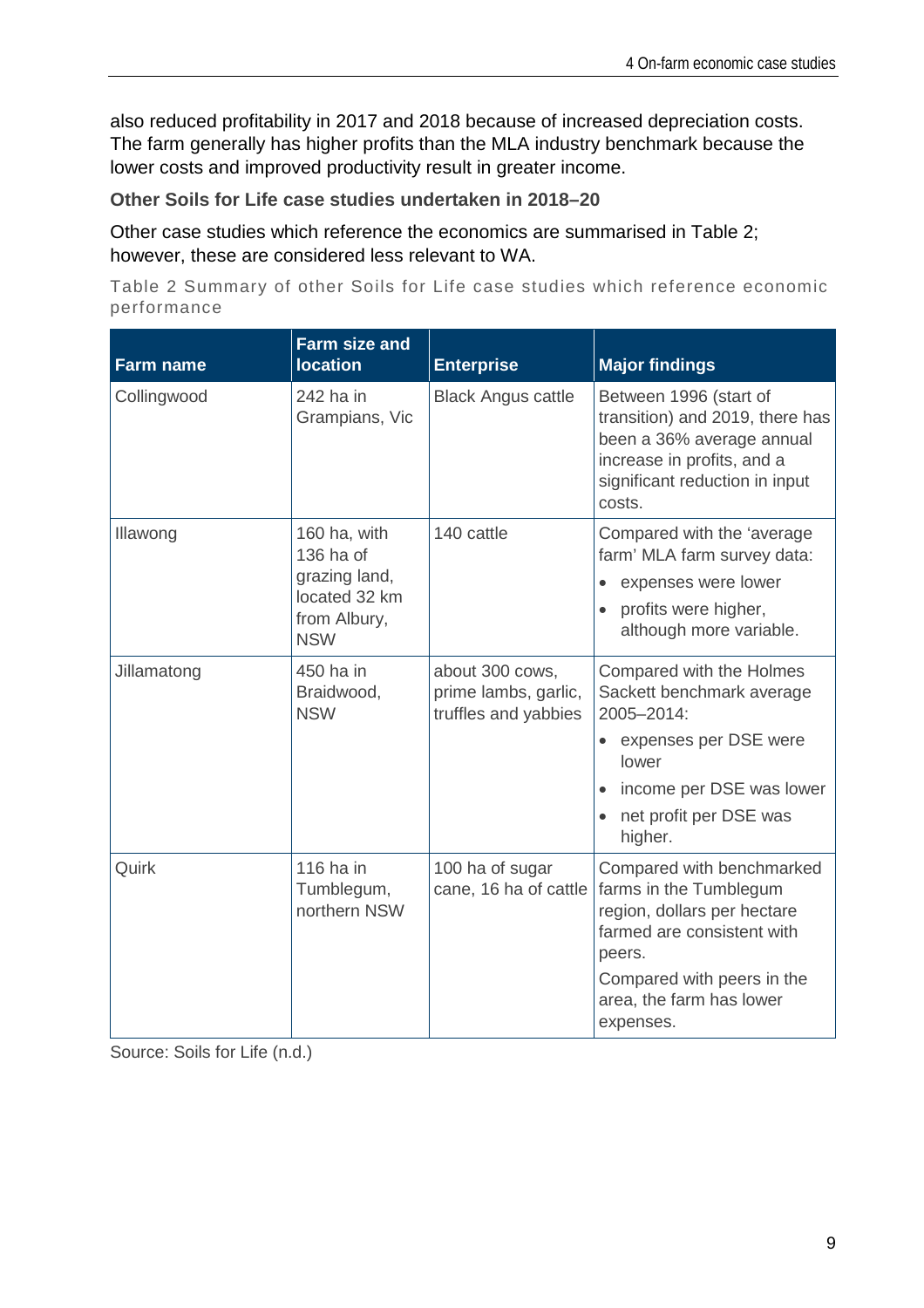#### **Soils for Life (2012)** *[Innovations for regenerative landscape management: case](https://soilsforlife.org.au/programs/case-studies/case-studies-round-1/)  [studies of regenerative land management in practice](https://soilsforlife.org.au/programs/case-studies/case-studies-round-1/)***, Soils for Life, accessed 26 May 2020.**

Case studies were undertaken on 19 properties in 2011–12. Many of the properties cited increased profits, reduced input costs, increased productivity measures and a smoothing of profit peaks and troughs. Incremental change starting on the areas of greatest production allowed for the increased profits to then be used to improve the lower performing areas of the property. This approach was cited as a way of reducing the risk of cash-flow stress of adoption.

Some of the case studies included specific references to financial performance indicators:

- Case study 1 in Theodore, Queensland, began RA farming in 1993
	- productivity increased by 30% with the introduction of cell grazing, and the increased productivity paid off infrastructure investment in 3 years
	- gross margins per hectare were between \$64 and \$113; no reference was given to base gross margins or averages for the area; paddocks with 40% canopy cover had greater gross margins than cleared paddocks – no comment was made about profit
- Case study 3 in Glen Innes, NSW, began RA farming in 2005
	- costs of production reduced by 30–50%
	- no comment was made about profit
- Case study 7 in Braidwood, NSW (Jillamatong), began RA farming in 1994
	- total profit per 100mm of rain was 10 times greater than the local average
- Case study 8 in Bombala, NSW, began RA farming in 1995
	- on moving to rotational grazing, there has been a relatively consistent profit increase compared with set stocked grazing.
- Case study 12 in Gulgong, NSW, began RA farming in 1993
	- annual costs decreased by \$120,000
	- no comment was made about profit.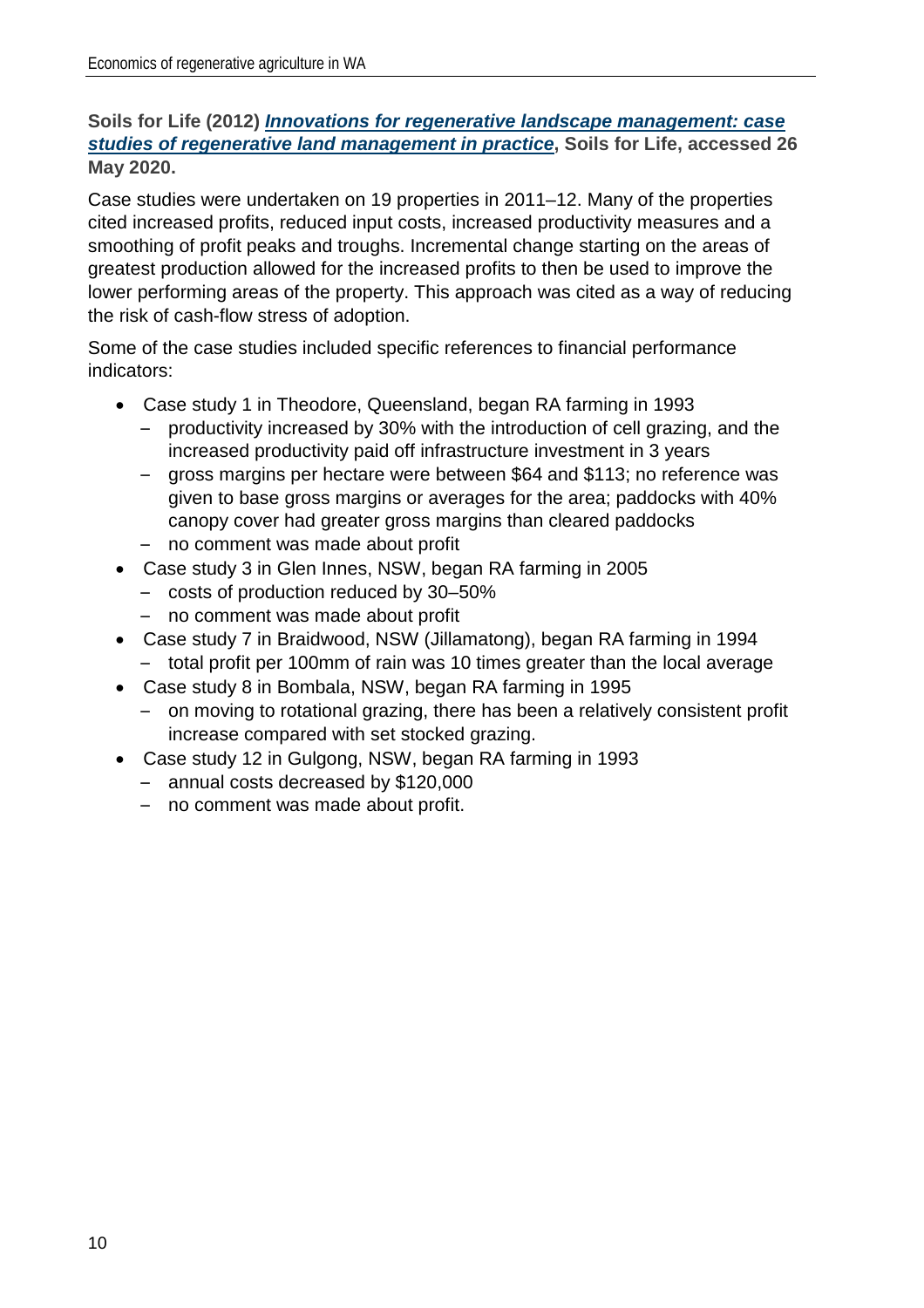### **5 External costs of production**

In CvnA, environmental benefits and costs tend to be treated separate to the cost of food production (Pearson 2007). When the full cost of food is calculated, including natural capital costs, the cost of food production incurred by a farmer can be significantly less than the full cost. For example, Pretty et al. (2000) showed the total measurable external costs of agriculture to society in the United Kingdom equivalent to £208/ha of arable and permanent pasture. Costs included contamination of drinking water with pesticides, nitrates, cryptosporidium and phosphate, as well as soil erosion and organic carbon costs, damage to habitats, food poisoning and bovine spongiform encephalopathy. Pretty et al. (2000) suggest this cost is an underestimate because it only includes those externalities that have quantifiable financial costs.

For some RA farmers, the motivation in using particular farming practices is the intent to create a system that internalises the off-site costs of agricultural production and, where possible, increase or create benefits (Pearson 2007). Many of the practices identified as RA are a part of CvnA. For instance, no-till agriculture can reduce soil erosion, although it does rely on synthetic herbicides; crop rotations can reduce disease burden; cover crops can reduce soil erosion and increase water infiltration; and good grazing management can reduce the risk of erosion (Ranganathan et al. 2020).

Off-farm costs are generally less for RA than CvnA, but are rarely zero (Pearson 2007). High-input CvnA can be associated with nutrient run-off, resulting in issues such as eutrophication of waterways; potential spray drift; and increased exposure to weeds, and wind and water erosion, which can lead to significant loss of soil, nutrients and carbon. Internalising off-site costs can increase on-farm costs, although reducing application of synthetics can reduce costs. However, no broadacre agricultural system is closed, with nutrients exported in products and some off-site effects (Pearson 2007).

In WA, there is scant literature estimating the off-site costs of farming, let alone by how much costs would be reduced under RA compared with CvnA. DPIRD (2014) estimated the off-site costs of agriculture in the south-west agricultural region of WA. The off-site costs of wind and water erosion are estimated to be between 1.5 to 4.5 times the costs of on-farm damage, making the public cost between \$75 and \$225 million annually. The off-site costs of salinity are estimated to be \$5 million for rural towns, \$505 million for roads repair and maintenance, \$11 million for railways repairs and maintenance, and \$63 million as an imputed cost of protecting 10% of affected areas of vegetation. This totals \$584 million, although the true cost is likely to be higher. For the Peel–Harvey estuary and waterways, the off-site costs of phosphorus export are estimated to be \$361 million annually. The extent these costs could be reduced through RA best practice rather than CvnA best practice in WA needs to be investigated in more depth before any conclusions could be made comparing RA and CvnA off-site cost performance.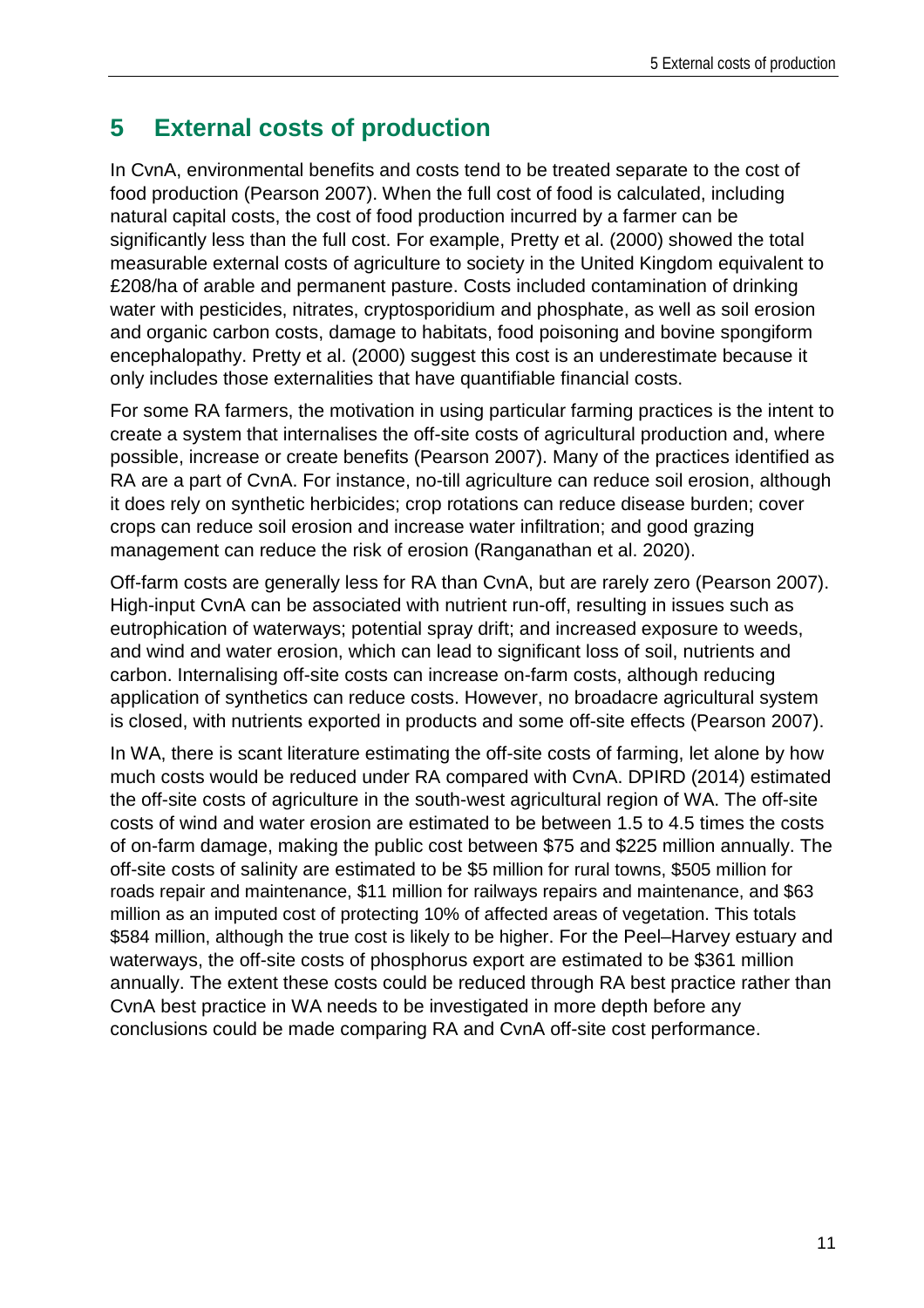### **6 Transitional economic studies on specific forms of RA**

Transforming from CvnA to an alternative approach to farming is informed by beliefs, values, worldviews and paradigms (Gosnell 2019). The costs associated with and approaches to transition are enterprise and management specific. How transition is undertaken can be a significant determinant of success.

Moving from CvnA to RA requires a shift in strategy and practice of farmers. Surveyed farmers have cited a number of reasons as barriers to adoption, but one of the biggest is the cost of transition (Renton et al. 2020). For example, David Pollock found the transition period of moving Wooleen Station from CvnA to RA through immediate and complete destocking to rejuvenate the station's pastures significantly reduced income. This put the family business on the brink of financial collapse (Pollock 2019).

In adopting RA farming, there can be short-term costs of transition, such as reduced production, yields and return (Soils for Life 2012). Some farmers have reported wanting to make the transition to RA, but because of their high levels of debt they cannot afford the risk of lower revenues often associated with transition (Siegfried 2020). Issues associated with the transition period that can translate to costs include drop in crop yields due to the time required for the soil biome to establish an equilibrium; time needed for the farm manager to learn about the practicalities of the new system; and price premiums not being available in the first few years after conversion (Wynen 1992).

The costs of transition also highlight the importance of steady-state comparison to validly compare RA and CvnA financial performance.

The following papers are listed in alphabetical order of author. No critical assessment of the papers was made. Where possible, papers from Australia were sourced, however, these were supplemented with articles from Europe. Note that there is limited validity in extrapolating economics results from one region to another, let alone across countries. Studies based on models should be treated as indicative only and cannot be directly translated to lived experience.

**Grashof-Bokdam CJ, Cormont A, Polman NBP, Westerhof EJGM, Franke JGJ and Opdam PFM (2017) 'Modelling shifts between mono- and multifunctional farming systems: the importance of social and economic drivers',** *Landscape Ecology,* **32:595–607, doi:10.1007/s10980-016-0458-7.**

This European study compared CvnA farming systems that generally have a single focus on maximising profit to multifunction farming systems (like RA) aiming to achieve profit, and environmental and social outcomes using a cellular automata model to shift between systems. The model simulated farmer behaviour based on income, drive to produce sustainably and social pressure.

The study found the most important driver of the size of the shift to multifunction farming systems was influenced by the relative costs of 'green' infrastructure on a multifunction farm compared with the costs of applying pesticides on a CvnA farm. The second most important driver was the ratio of farmers with a 'green' drive to the number of farmers driven by social pressure: the higher the number of farmers with a 'green' drive, the greater the shift. The third most important factor was a high remaining yield after a pest outbreak for multifunction farming system farmers.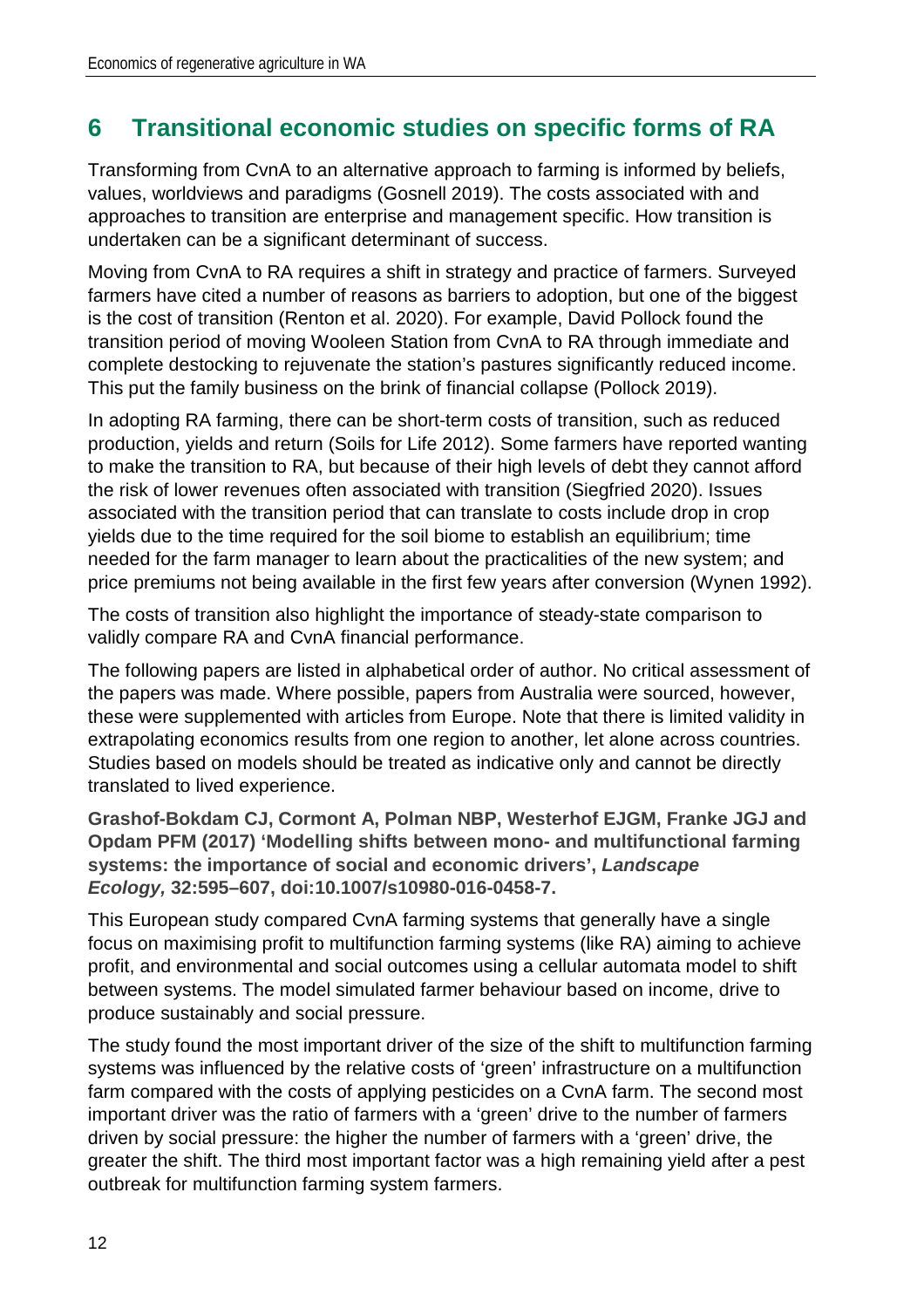The most important driver for farmers to convert from one system to another was sensitivity to social pressure from neighbours. The second most important driver was the cost of implementing multifunction farming systems practices: as costs of a multifunction farming system increase, the number of farmers converting to a multifunction farming system reduces, and in some instances multifunction farming system farmers convert back to CvnA. The third largest influence is the size of the neighbourhood exerting social pressure on a farmer: the bigger the neighbourhood, the lower the number of multifunction farming system farmers

Another finding was that to maintain multifunction farming systems, it is important to invest in social cohesion between multifunction farming system farmers.

**Kerselaers E, Govaerts W, Lauwers L, De Cock L and Van Huylenbroeck G (24–27 August 2005) ['Modelling farm level economic potential for conversion to organic](https://ageconsearch.umn.edu/record/24732/)  [farming'](https://ageconsearch.umn.edu/record/24732/) [conference paper],** *XIth European Association of Agricultural Economists***, Copenhagen, Denmark, accessed 15 June 2020.**

Costs of transitioning to an organic system from CvnA were investigated using a linear programming model run on a sample of 690 farms in Belgium. The results showed the potential for conversion to organic agriculture was high, although strongly dependent on farm type. Three farm types were studied: suckler cow farm, dairy farm and arable farm. The model results suggest suckler cow farms can convert to an organic system without losing income, including in the years of transition, because the costs of transition are low. Transition of dairy farms was much lower at around 32% of farms, although this rose to 69% when the transition period was excluded. Reasons given for the lower conversion rate are the reduced density of cattle required for organic certification and lower milk yields per cow. For arable farms, 47% of properties could convert to organic agriculture without losing income, and when the transition period was removed, this increased to 84%. Lower income was attributed to lower yield, high labour costs and postponed premium prices for organic produce during the transition.

This data suggests the costs of transition can significantly impede conversion to an organic farming system.

**Wynen E (10–12 February 1992) ['Conversion from conventional to organic](https://ageconsearch.umn.edu/record/147353/)  [agriculture'](https://ageconsearch.umn.edu/record/147353/) [conference paper],** *36th Annual Conference of the Australian Agricultural Economics Society***, accessed 15 June 2020.**

This study compared the costs of transitioning from a conventional cereal–livestock system to an organic cereal–livestock system in South Australia. The study found the possible returns were reduced when converting to an organic system. How much the returns were reduced depended on the availability of premium prices for organic products, changes in conventional prices, the level of yield reduction, changes in rotations and new investments needed (Wynen 1992).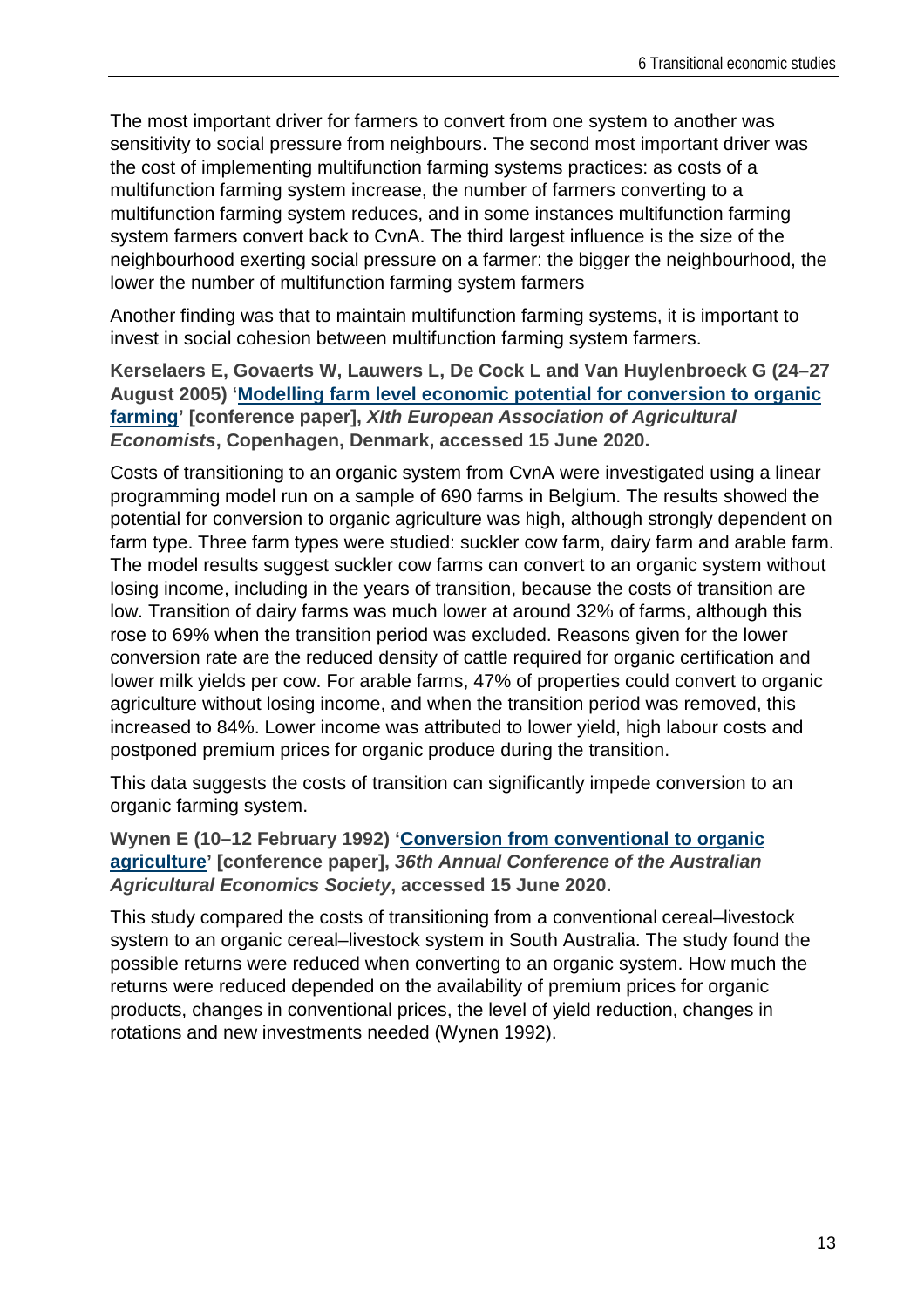# **7 Adoption**

Adoption of RA farming in Australia is growing. A major factor that influences adoption of a new practice is the relative advantage of the practice. Other factors affecting adoption are:

- characteristics of the innovation that influence its relative advantage
- characteristics of the practice influencing the ease and speed of learning about it
- characteristics of the potential adopters that influence their ability to learn about the practice (Kuehne et al. 2017).

In WA, there has been a handful of RA innovators transforming their approach to farming for several decades (J Bowyer [DPIRD], personal communication, 7 July 2020). Adoption of RA is likely to be slow where conversion to RA is perceived to be, or is, a profit-decreasing event (Kerselaers et al. 2005).

However, there are studies showing that adoption of RA is not solely driven by economic factors, and farmers are making the shift for many reasons. The following papers are listed in alphabetical order of author. No critical assessment of the papers has been made. Where possible, papers from Australia were sourced, however, these have been supplemented with papers from the US. Note that there is limited validity in extrapolating economic results from one region to another, let alone across countries.

**Gosnell H, Gill N and Voyer M (2019) 'Transformational adaptation on the farm: Processes of change and persistence in transitions to 'climate-smart' regenerative agriculture',** *Global Environmental Change,* **(59):1–13.**

Gosnell et al. (2019) interviewed 28 Australian RA farmers to find out the factors that influenced the adoption of RA farming. The study divided the factors into 2 groups: friction and traction. Friction are those factors preventing adoption, traction are those factors encouraging adoption. Examples of friction factors are fear of change, habit, pride, identity, challenge in learning a new system, tolerating weeds and pests, shift in thinking from yield to profit, costs of transition, stocking and destocking, and social pressures. Examples of traction factors are experience of an event that 'opened the door', questioning approach to farming, alignment between values goals and behaviour, focus on happiness and relationships, identifying as an earth steward, better health, observation of soil improvement, increased drought resilience, improved soil moisture retention, and reduced inputs and expenses.

Overall, findings of the study suggest:

- transformational adaptation can be triggered by crisis, epiphany and exposure to alternative pathways
- decisions to transition to RA involve important nonmaterial subjective factors such as feelings, emotions, virtues and motivations
- sustained adoption is influenced by a range of environmental, economic, social, and personal factors.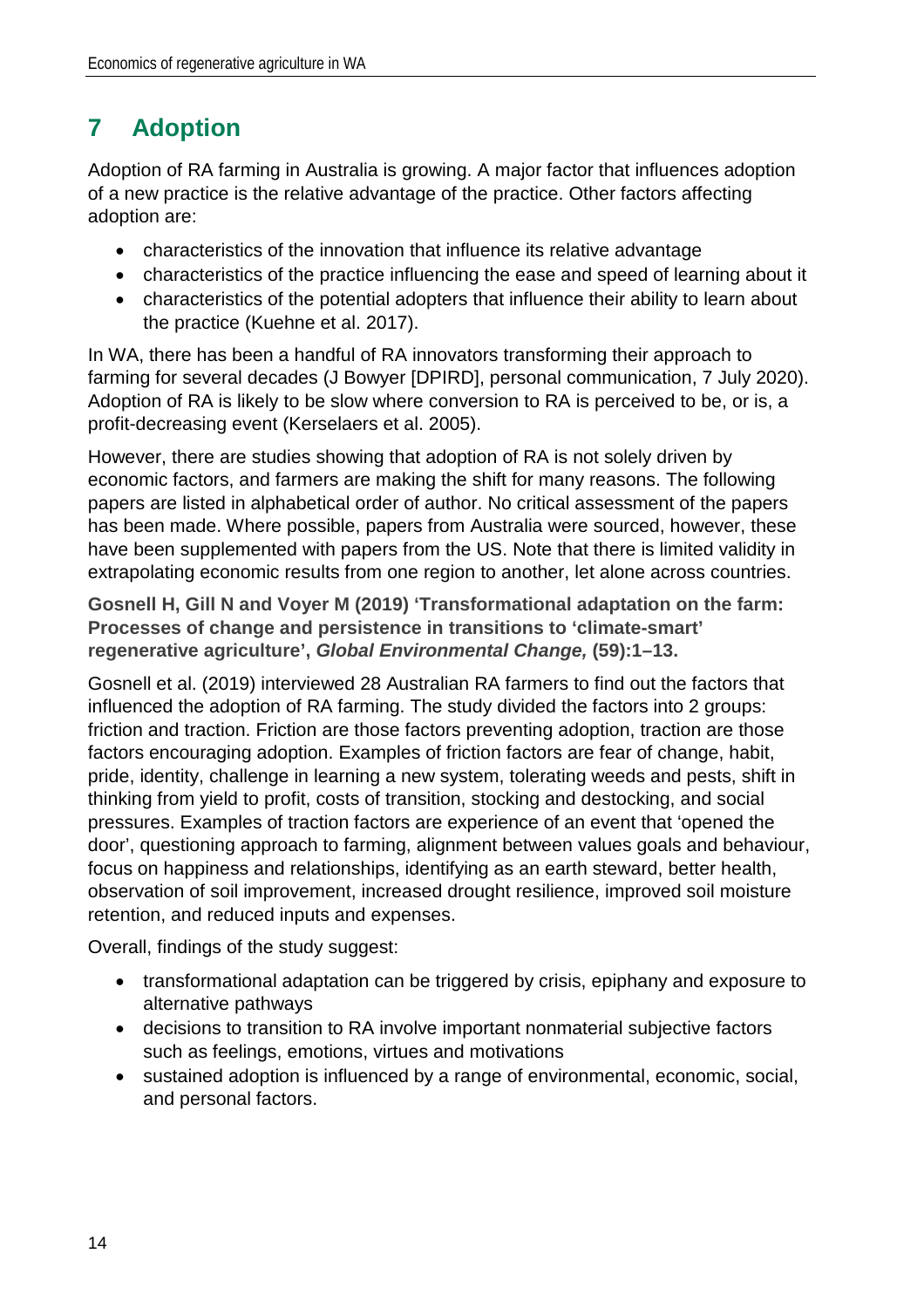#### **Ogilvy S, Gardner M, Mallawaarachichi T, Schirmer J, Brown K and Heagney E (2018)** *[NESP-EP: Farm profitability and biodiversity project final report](https://pureadvantage.org/wp-content/uploads/2018/11/NESP-EP-Farm-profitability-and-biodiversity-final-report.pdf)* **[PDF 3.9 [MB\],](https://pureadvantage.org/wp-content/uploads/2018/11/NESP-EP-Farm-profitability-and-biodiversity-final-report.pdf) Canberra Australia.**

RA farmers in this study reported the 3 most common goals for being an RA farmer were:

- leaving the farm in good or better condition
- improving biodiversity
- achieving a satisfactory level of income.

The RA farmers also reported higher levels (than CnvA farmers) of personal wellbeing, greater satisfaction with life as a whole, and higher levels of feeling life is worthwhile. Using a self-reporting measure, all farmers in the study were asked how they would describe their average farm business performance over the last 3 years. Sixty-four per cent of RA farmers, and 32% of CvnA farmers, reported making a moderate to large profit. However, 21% of RA farmers, compared with 14% of CvnA farmers, reported their farm was under a lot of financial stress.

**Prokopy LS, Floress K, Arbuckle JG, Church SP, Eanes FR, Gao Y, Gramig BM, Ranjan P and Singh AS (2019) 'Adoption of agricultural conservation practices in the United States: Evidence from 35 years of quantitative literature',** *Journal of Soil and Water Conservation***, 74(5):520–534, doi:10.2489/jswc.74.5.520.** 

This study reviewed the adoption of agricultural conservation practices in the US between 1982 and 2017. There were a range of factors that positively influenced a farmer's adoption of conservation practices, including self-identifying as a steward of the land, previous experience with conservation practices, an awareness of and positive attitude to the programs and practices, seeking and using information, greater farm size, higher levels of formal education, higher income, engaging in marketing that increases the price received for produce, and expecting a positive yield outcome.

#### **Taylor DC and Dobbs TL (1988) ['South Dakota's sustainable agriculture farmers'](http://openprairie.sdstate.edu/econ_comm/260),**  *Economics Commentator***, Paper 260, South Dakota State University.**

Taylor and Dodds (1988) surveyed 32 RA farmers in South Dakota, where the average time RA farming was 14 years. When compared with all South Dakota farmers as reported in the 1982 Census of Agriculture, the survey of RA farmers showed 45% of RA farmers, compared with 17% of CvnA farmers, were in the 35–44 age bracket, while 40% of CvnA farmers, compared with 19% of RA farmers, were in the 55+ age bracket. The top 4 reasons farmers had switched to RA were:

- to be a good steward of the soil
- to reduce pollution of ground and surface water supplies
- to raise a residue-free, high quality product
- to reduce possible harmful effects of farm chemicals on the health of the farmer and their family.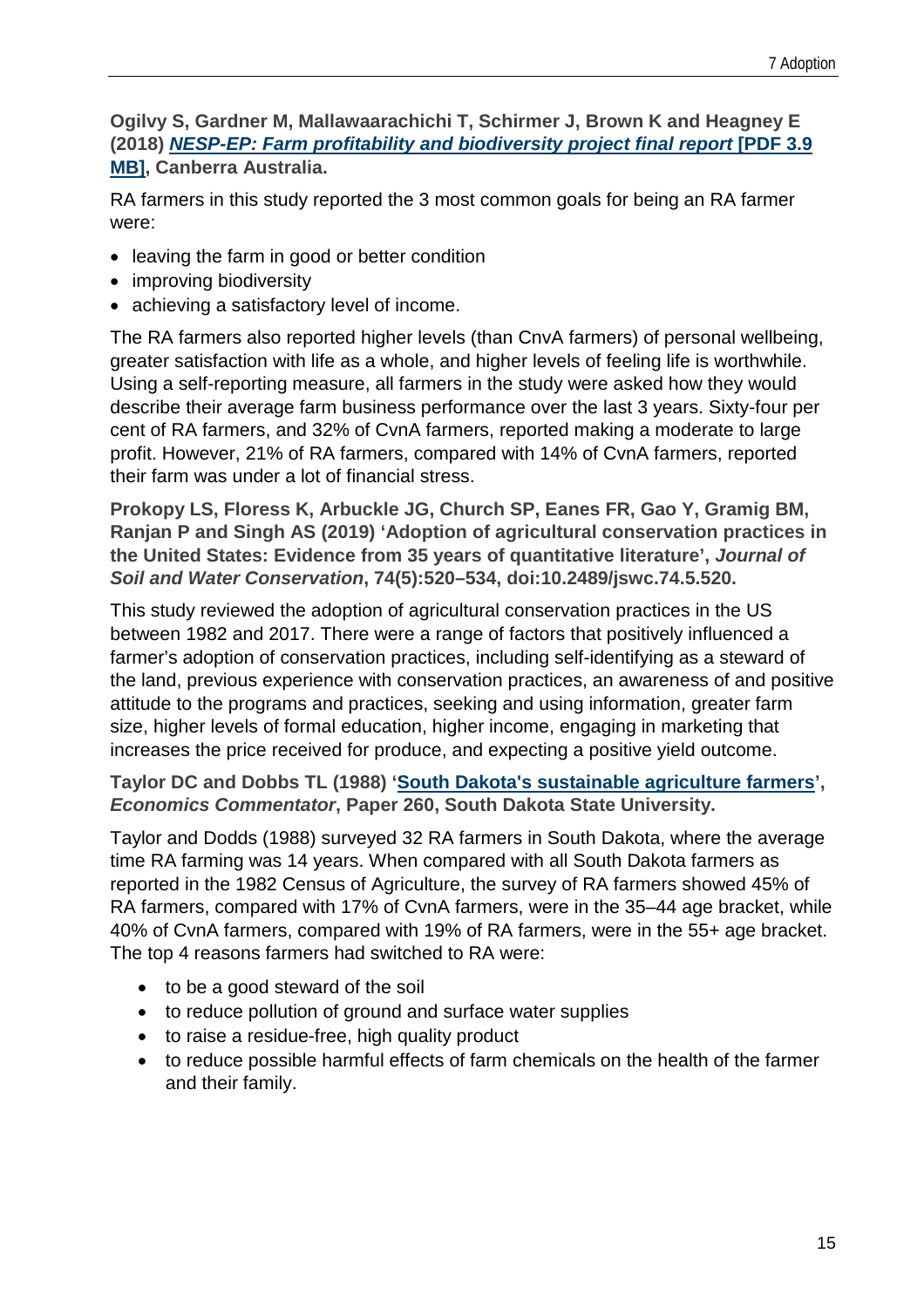## **8 Conclusion**

There are few published papers reviewing the economic performance of RA in Australia and worldwide. There were no identified published papers for RA in WA, and no studies estimating reduction in off-site costs from RA in Australia or WA were found.

The 2 most recent papers comparing the performance of RA and CvnA in Australia – Ogilvy et al. (2018) and Francis (2019) – were criticised regarding the validity of methods or benchmarks used. The Soils for Life case studies reviewed provide information on specific properties, but do not provide a comparison of systems. In addition, the data used for comparing performance was often not like for like, given differences in management practices, climate, soil type and location. Making valid comparisons is challenging because there are so few adopters of RA and the economic performance of any particular practice is highly sensitive to the biophysical and socioeconomic contexts of each farm.

It is difficult to compare the financial performance of RA farmers because the definition of RA contains a very broad spectrum of approaches to farming. RA farmers may only operate one section of their property as RA, with the remainder considered to still be run as CvnA. RA can encompass practices such as natural sequence farming and organic farming. And many CvnA businesses may be running sections of their properties consistent with RA.

To be able to compare RA and CvnA financial performance, the RA farmers need to have fully transitioned because the costs of transition can obfuscate the true financial performance of RA. Transitioning from one system to another can be costly. The studies presented in this review suggest the magnitude of cost in transitioning from CvnA to RA depends on the industry and approach to transition, and is a significant barrier to adoption.

The main messages from the papers reviewed are:

- RA can be a profitable system.
- RA in Australia could be a lower risk system than CvnA: losses in the bad years are not as high. Conversely, the profits are not as high in the good years.
- The financial performance of RA farms is mixed, with some studies citing higher profitability, while others suggest lower profitability. Overall, the studies suggest RA is profitable, but generally not as profitable as CvnA.
- RA has lower input costs.
- Transition to RA and the approach to transition can be challenging and a significant determinant of success.
- RA farmers have higher self-reported levels of wellbeing.
- A range of factors, not just economic, influence the adoption of RA.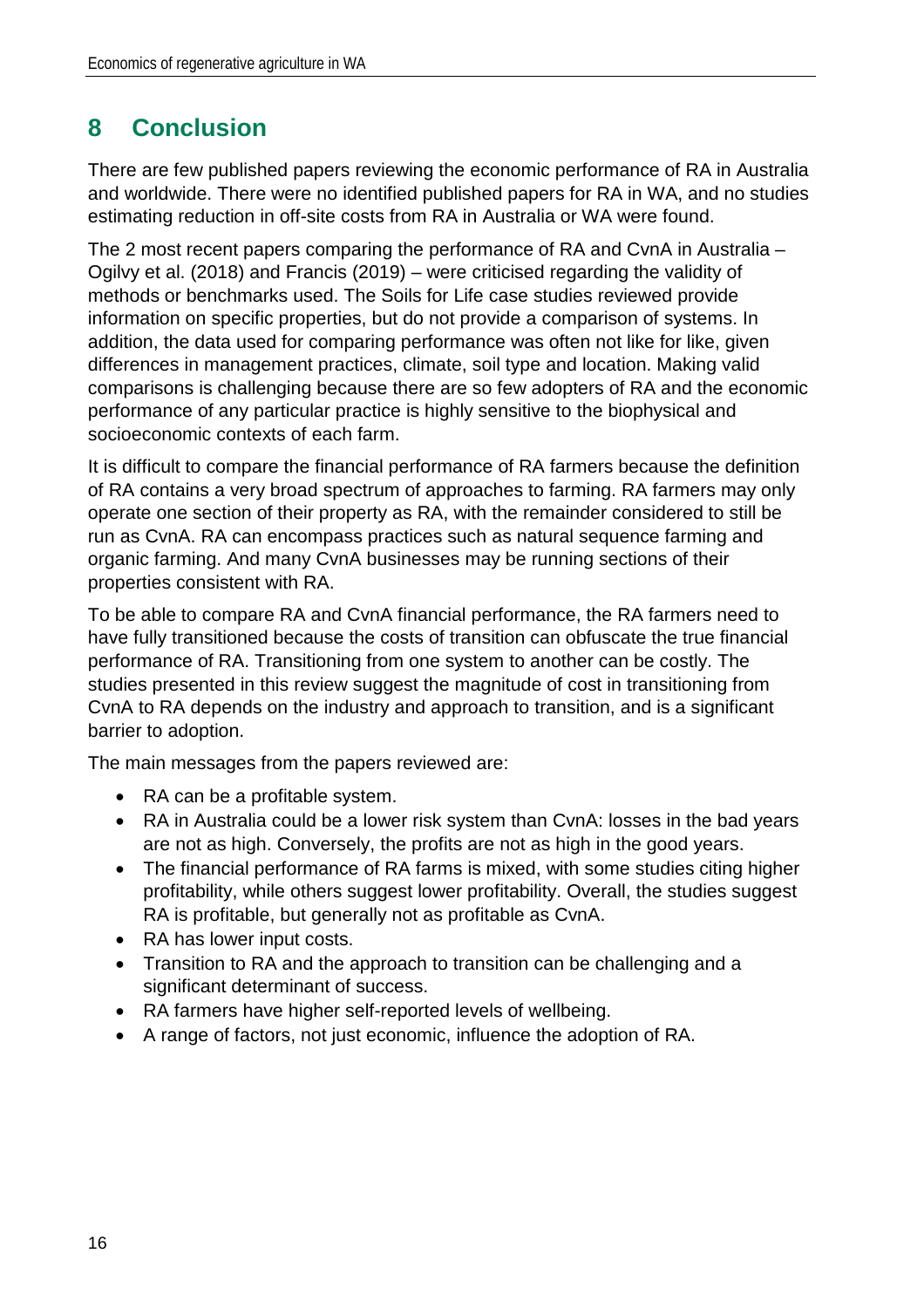# **Shortened forms**

| <b>Short form</b> | Long form                                                             |
|-------------------|-----------------------------------------------------------------------|
| <b>ABARES</b>     | Australian Bureau of Agricultural and Resource Economics and Sciences |
| CvnA              | conventional agriculture                                              |
| <b>DPIRD</b>      | Department of Primary Industries and Regional Development             |
| <b>DSE</b>        | dry sheep equivalent                                                  |
| ha                | hectare                                                               |
| km                | kilometre                                                             |
| <b>MLA</b>        | Meat and Livestock Australia                                          |
| mm                | millimetre                                                            |
| <b>NSW</b>        | <b>New South Wales</b>                                                |
| <b>RA</b>         | regenerative agriculture                                              |
| <b>US</b>         | <b>United States</b>                                                  |
| Vic               | Victoria                                                              |
| <b>WA</b>         | Western Australia                                                     |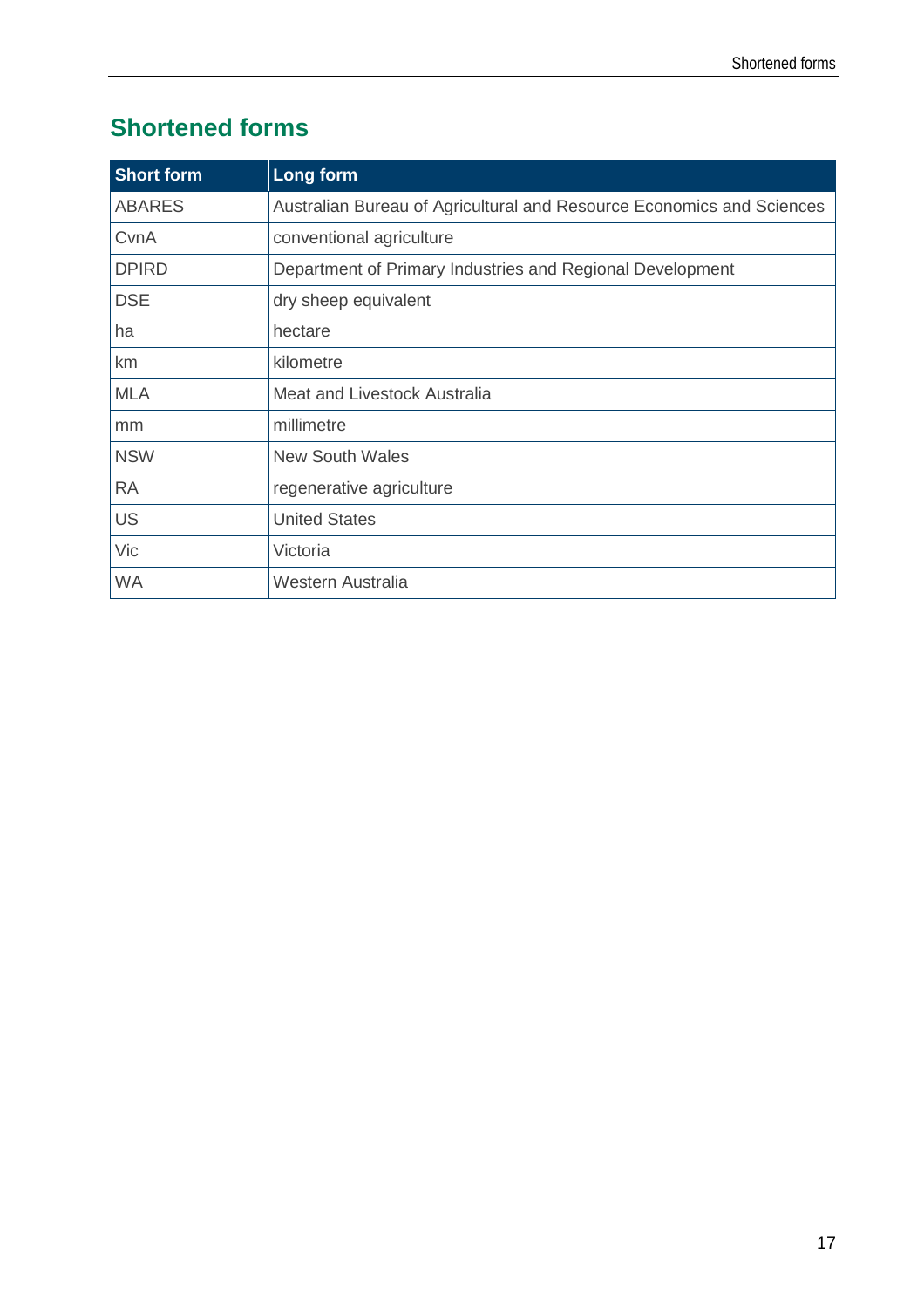### **References**

ABS (Australian Bureau of Statistics) (2020) *[Value of agricultural commodities](https://www.abs.gov.au/statistics/industry/agriculture/value-agricultural-commodities-produced-australia/2018-19)  [produced, Australia](https://www.abs.gov.au/statistics/industry/agriculture/value-agricultural-commodities-produced-australia/2018-19)*, ABS website, accessed 17 August 2020.

DPIRD (Department of Primary Industries and Regional Development) (n.d.) *[Investing](https://www.agric.wa.gov.au/report-card-conditions-and-trends/investing-sustainable-agricultural-resource-use-reference-metrics)  [in sustainable agricultural resource use](https://www.agric.wa.gov.au/report-card-conditions-and-trends/investing-sustainable-agricultural-resource-use-reference-metrics) – reference metrics*, DPIRD website, accessed 1 April 2021.

DPIRD (Department of Primary Industries and Regional Development) (2014) *[Investing](https://researchlibrary.agric.wa.gov.au/pubns/46/)  [in sustainable agricultural](https://researchlibrary.agric.wa.gov.au/pubns/46/) resource use – reference metrics*, DPIRD, accessed 28 May 2020.

Francis J (2019) *[Regenerative agriculture –](https://www.agrista.com.au/publications-and-tools) quantifying the cost*, Holmes Sackett, accessed 28 May 2020.

Gosnell H, Gill N and Voyer M (2019) 'Transformational adaptation on the farm: Processes of change and persistence in transitions to 'climate-smart' regenerative agriculture', *Global Environmental Change*, 59:1–13.

Grashof-Bokdam CJ, Cormont A, Polman NBP, Westerhof EJGM, Franke JGJ and Opdam PFM (2017) 'Modelling shifts between mono- and multifunctional farming systems: the importance of social and economic drivers', *Landscape Ecology,* 32:595– 607, doi:10.1007/s10980-016-0458-7.

Kerselaers E, Govaerts W, Lauwers L, De Cock L and Van Huylenbroeck G (24–27 August 2005) ['Modelling farm level economic potential for conversion to organic](https://ageconsearch.umn.edu/record/24732/)  [farming'](https://ageconsearch.umn.edu/record/24732/) [conference paper], *XIth European Association of Agricultural Economists*, Copenhagen, Denmark, accessed 15 June 2020.

Kuehne G, Llewellyn R, Pannell DJ, Wilkinson R, Dolling P, Ouzman J and Ewing, M (2017) 'Predicting farmer uptake of new agricultural practices: A tool for research, extension and policy', *Agricultural Systems*, 156:115–125.

LaCanne CE and Lundgren JG (2018) 'Regenerative agriculture: merging farming and natural resource conservation profitably', *PeerJ*, 6:e4428, doi:10.7717/peerj.4428.

McRobert K, Fox T, Heath R, Dempster F and Goucher G (2020) *[Recognising on-farm](https://www.farminstitute.org.au/report-recognising-on-farm-biodiversity-management/)  [biodiversity management](https://www.farminstitute.org.au/report-recognising-on-farm-biodiversity-management/)*, Research report, Australian Farm Institute, New South Wales.

Ogilvy S, Gardner M, Mallawaarachichi T, Schirmer J, Brown K and Heagney E (2018) *NESP-EP: Farm profitability and biodiversity project final report* [PDF 3.9 MB], Canberra Australia.

Pearson CJ (2007) 'Regenerative, semiclosed systems: A priority for twenty-firstcentury agriculture', *Bioscience,* 57(5):409–418, doi:10.1641/B570506.

Perth NRM (23 June 2020) 'Nick Kelly – [operating a regen farm \[webinar\]'](https://www.youtube.com/watch?v=lWgofG9SZVI&feature=youtu.be), *Perth NRM* YouTube, accessed 1 July 2020.

Pollock D (2019) *The Wooleen way: renewing an Australian resource*, Scribe Publications, Brunswick, Victoria.